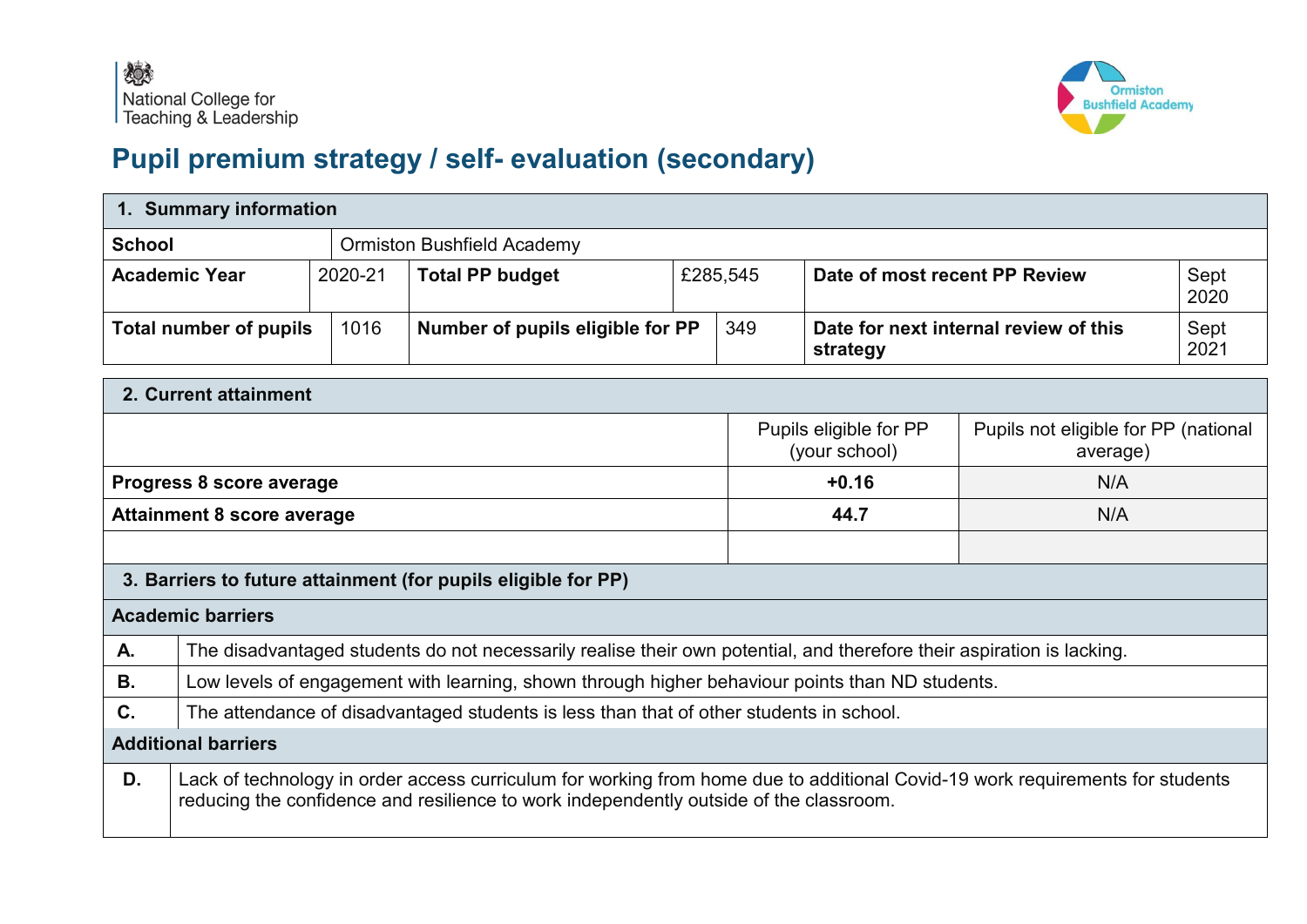

|    | 4. Intended outcomes (specific outcomes and how they will<br>be measured)                                                                                                                                                                                                                              | Success criteria                                                                                                                                                                                                                                                                                                                                                                                                                                                                                             |
|----|--------------------------------------------------------------------------------------------------------------------------------------------------------------------------------------------------------------------------------------------------------------------------------------------------------|--------------------------------------------------------------------------------------------------------------------------------------------------------------------------------------------------------------------------------------------------------------------------------------------------------------------------------------------------------------------------------------------------------------------------------------------------------------------------------------------------------------|
| А. | Disadvantaged students to be further inspired to<br>#aimfor5+, and develop their progress so as they can<br>attain well to support future pathway choices. Outcomes<br>of summer exams through P8 and A8 scores will<br>demonstrate a clear increase against prior external<br>exams from 2019 series. | Outcomes of Disadvantaged students to continue to develop within the<br>academy. The CAG outcomes resulted in a P8 score of +0.16, however,<br>a return to set exams may see this fall again in summer 2021.<br>Use of the new school focus #aimfor5+ to improve aspirations of Year<br>11 learners to support further destinations post-16 are appropriate.<br>NEET figures to remain low and support/CIAG guidance to be provided<br>through funding. Reporting of NEET through Post-16 monitoring at SLT. |
| В. | Improved behaviour of Disadvantaged students, further<br>closing the gap relative to other students in school.<br>Cumulative points will be compared from 2018-19 (as a<br>full academic year).                                                                                                        | Fewer behaviour incidents recorded for these pupils on the school<br>system (without changing recording practices or standards), and the gap<br>to other students to continue to close. Subsequently, disadvantaged<br>students receive more House Point rewards relative to their peers and<br>improve student resilience.                                                                                                                                                                                  |
| C. | Improved attendance of disadvantaged students, further<br>closing the gap relative to other students in school.<br>Attendance team to provide termly updates for Year<br>Teams to monitor.                                                                                                             | Improve on attendance of 94.03% of Disadvantaged students in 2018-<br>19, and close the gap to other students and aiming for 96.12%.                                                                                                                                                                                                                                                                                                                                                                         |
| D. | Ensure Disadvantaged students receive access to<br>devices in order to work from home. Support students in<br>their work to improve confidence and ability to work<br>independently and develop meta cognition and recall.                                                                             | For staff to fully engage in new CPD initiative to support and embed<br>independent learning activities both within and outside of the academy.<br>For Year 11 students to improve further on the P8 score of -0.21 (2019)<br>by engaging with increased remote learning platforms employed by<br>subjects.                                                                                                                                                                                                  |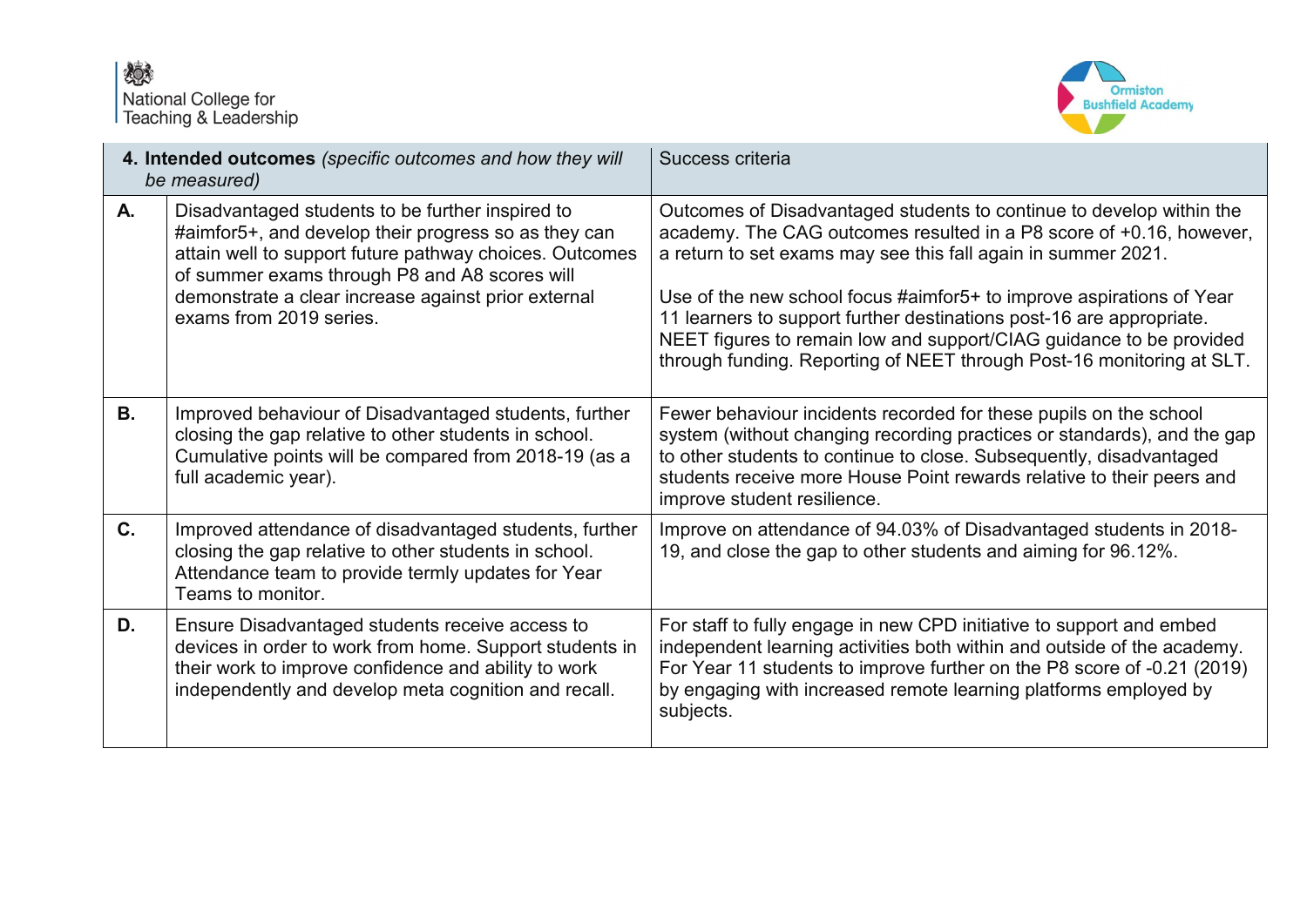

| 5. Planned expenditure         |                                                                                                                                                                                  |                                                                                                                                                                                                                                               |                                                                                                                                                                                                                                                                                                                                                                                                                                                     |                                                                                                                                                                                                               |                      |                                                                                                                                               |  |
|--------------------------------|----------------------------------------------------------------------------------------------------------------------------------------------------------------------------------|-----------------------------------------------------------------------------------------------------------------------------------------------------------------------------------------------------------------------------------------------|-----------------------------------------------------------------------------------------------------------------------------------------------------------------------------------------------------------------------------------------------------------------------------------------------------------------------------------------------------------------------------------------------------------------------------------------------------|---------------------------------------------------------------------------------------------------------------------------------------------------------------------------------------------------------------|----------------------|-----------------------------------------------------------------------------------------------------------------------------------------------|--|
|                                | 2020-21<br>Academic year                                                                                                                                                         |                                                                                                                                                                                                                                               |                                                                                                                                                                                                                                                                                                                                                                                                                                                     |                                                                                                                                                                                                               |                      |                                                                                                                                               |  |
|                                | The three headings enable you to demonstrate how you are using the Pupil Premium to improve classroom pedagogy, provide targeted<br>support and support whole school strategies. |                                                                                                                                                                                                                                               |                                                                                                                                                                                                                                                                                                                                                                                                                                                     |                                                                                                                                                                                                               |                      |                                                                                                                                               |  |
| i. Quality of teaching for all |                                                                                                                                                                                  |                                                                                                                                                                                                                                               |                                                                                                                                                                                                                                                                                                                                                                                                                                                     |                                                                                                                                                                                                               |                      |                                                                                                                                               |  |
| <b>Action</b>                  |                                                                                                                                                                                  | Intended outcome                                                                                                                                                                                                                              | What is the evidence and rationale<br>for this choice?                                                                                                                                                                                                                                                                                                                                                                                              | How will you<br>ensure it is<br>implemented<br>well?                                                                                                                                                          | <b>Staff</b><br>lead | When will you<br>review<br>implementation?                                                                                                    |  |
| <b>Pivotal Ethos</b>           |                                                                                                                                                                                  | Improved behaviour of Disadvantaged<br>students, further closing the gap relative<br>to other students in school.<br>Disadvantaged students to be more<br>motivated to aim high, and accelerate<br>their progress so as they can attain well. | Disadvantaged students are more likely to respond<br>to positive feedback and encouragement. Pivotal<br>helps to build positive relationships and changes<br>students' mind-set towards education and learning.<br><b>EEF Behaviour Interventions + 3months.</b><br>Evidence suggests that, on average, behaviour<br>interventions can produce moderate improvements<br>in academic performance along with a decrease in<br>problematic behaviours. | Continual whole<br>school and<br>targeted support<br>CPD training on<br>Pivotal, close<br>monitoring of<br>behavioural<br>incidents and<br>reinforcing the<br>Pivotal Ethos of<br>Ready,<br>Respectful, Safe. | HC, AT<br>All staff  | Regular reviews throughout<br>the year. Behaviour<br>reported on weekly and<br>feedback given at SLT<br>meetings and Governor<br>review days. |  |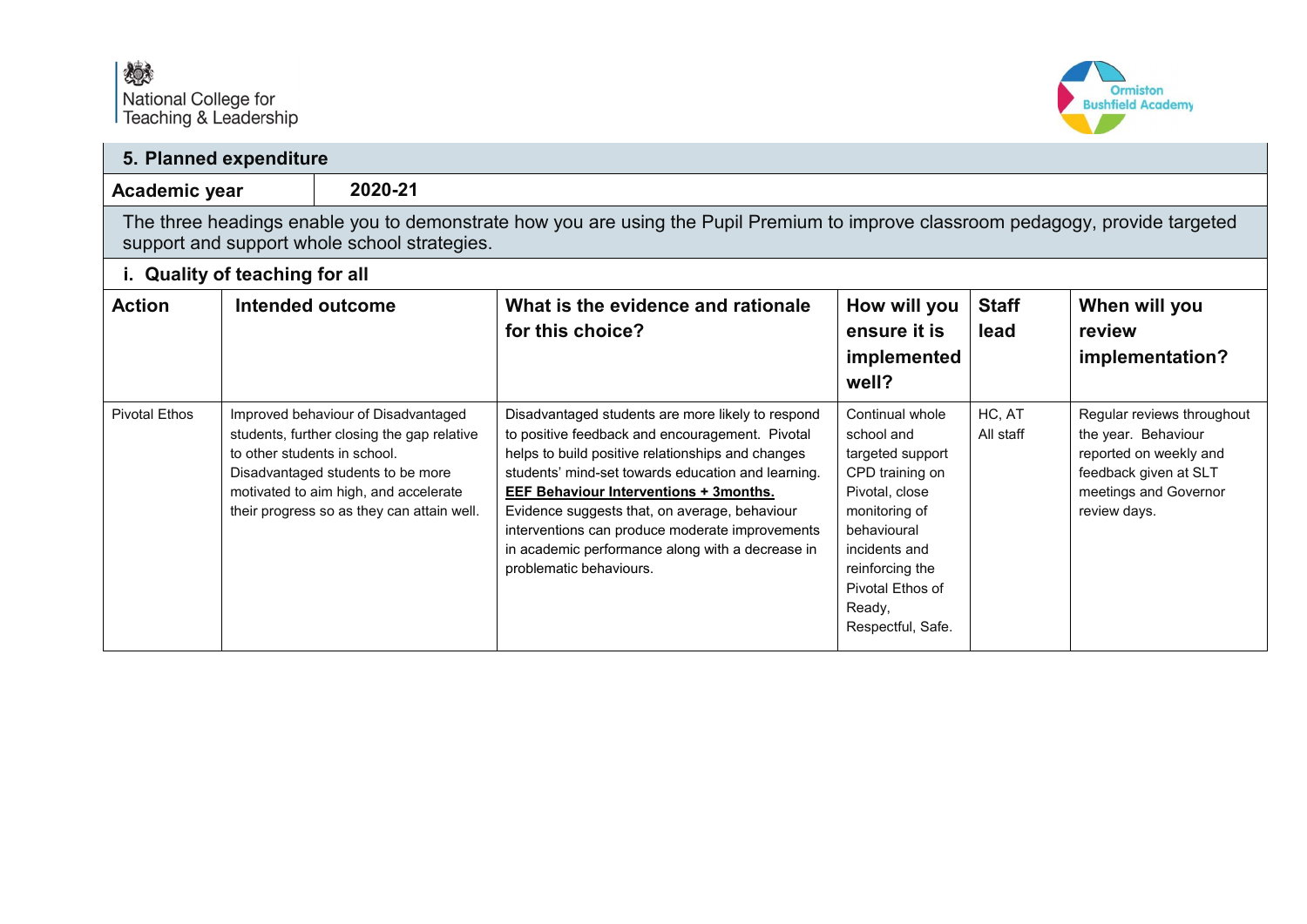

| CPD training for<br>all staff on<br>barriers to<br>learning and<br>'top 10 tips' for<br>disadvantaged,<br>closing the gap. | Improved behaviour and attitude to<br>learning of Disadvantaged students,<br>further closing the gap relative to other<br>students in school. Disadvantaged<br>students to be more motivated to aim<br>high, and accelerate their progress so as<br>they can attain well. Staff training<br>increases the awareness of the barriers<br>and the reasons why closing the gap is<br>so important to educational progress.                                    | There is a common strategy across the school in the<br>teaching of disadvantaged students, using<br>questioning, feedback, seating plans and high<br>quality teaching throughout every year group will<br>start to reduce gaps throughout a student's<br>education. At present, due to Covid-19<br>requirements, seating plans are in alphabetical<br>order, therefore, teachers are ensuring they 'check<br>in' with disadvantaged students first during lessons.<br>EEF Individualised Instruction + 3 months.<br>It is based on the idea that all learners have<br>different needs and that therefore an approach that<br>is personally tailored - particularly in terms of the<br>activities that pupils undertake and the pace at<br>which they progress through the curriculum - will<br>be more effective. | Top 10 Tips will<br>be used as criteria<br>in learning walks,<br>department<br>reviews and<br>lesson<br>observations to<br>ensure<br>consistency of<br>application.                                            | JH and<br>Teaching<br>and Learning<br>Champions,<br><b>Curriculum</b><br>Team<br>Leaders. | Following each department<br>review, and after key<br>tracking points:<br>December 2020<br>March 2021<br><b>July 2021</b><br><b>Departmental Reviews</b><br>reported on and discussed in<br>SLT meetings. |
|----------------------------------------------------------------------------------------------------------------------------|-----------------------------------------------------------------------------------------------------------------------------------------------------------------------------------------------------------------------------------------------------------------------------------------------------------------------------------------------------------------------------------------------------------------------------------------------------------|-------------------------------------------------------------------------------------------------------------------------------------------------------------------------------------------------------------------------------------------------------------------------------------------------------------------------------------------------------------------------------------------------------------------------------------------------------------------------------------------------------------------------------------------------------------------------------------------------------------------------------------------------------------------------------------------------------------------------------------------------------------------------------------------------------------------|----------------------------------------------------------------------------------------------------------------------------------------------------------------------------------------------------------------|-------------------------------------------------------------------------------------------|-----------------------------------------------------------------------------------------------------------------------------------------------------------------------------------------------------------|
| Quality teaching<br>and learning                                                                                           | Improved behaviour of Disadvantaged<br>students, further closing the gap relative<br>to other students in school.<br>Disadvantaged students to be more<br>motivated to aim high, and accelerate<br>their progress so as they can attain well.<br>Improved behaviour of Disadvantaged<br>students, further closing the gap relative<br>to other students in school. To ensure<br>disadvantaged students are being<br>challenged and set high expectations. | Quality teaching first - ensuring that the teacher in<br>each class with high proportions is the best placed<br>practitioner to ensure progress is made.<br>EEF Behaviour Interventions + 3months.<br><b>EEF Metacognitions +7 months.</b> Metacognition's<br>aim to improve learning by getting learners to think<br>about their own learning more explicitly so as to<br>take increased responsibility for their own<br>achievement.                                                                                                                                                                                                                                                                                                                                                                            | CTLs have been<br>requested to look<br>at every group<br>and focus on<br>groups with high<br>proportions of<br>disadvantaged<br>students and<br>ensure they put<br>an experienced<br>and proven<br>teacher in. | JH & CTLs                                                                                 | October 2020                                                                                                                                                                                              |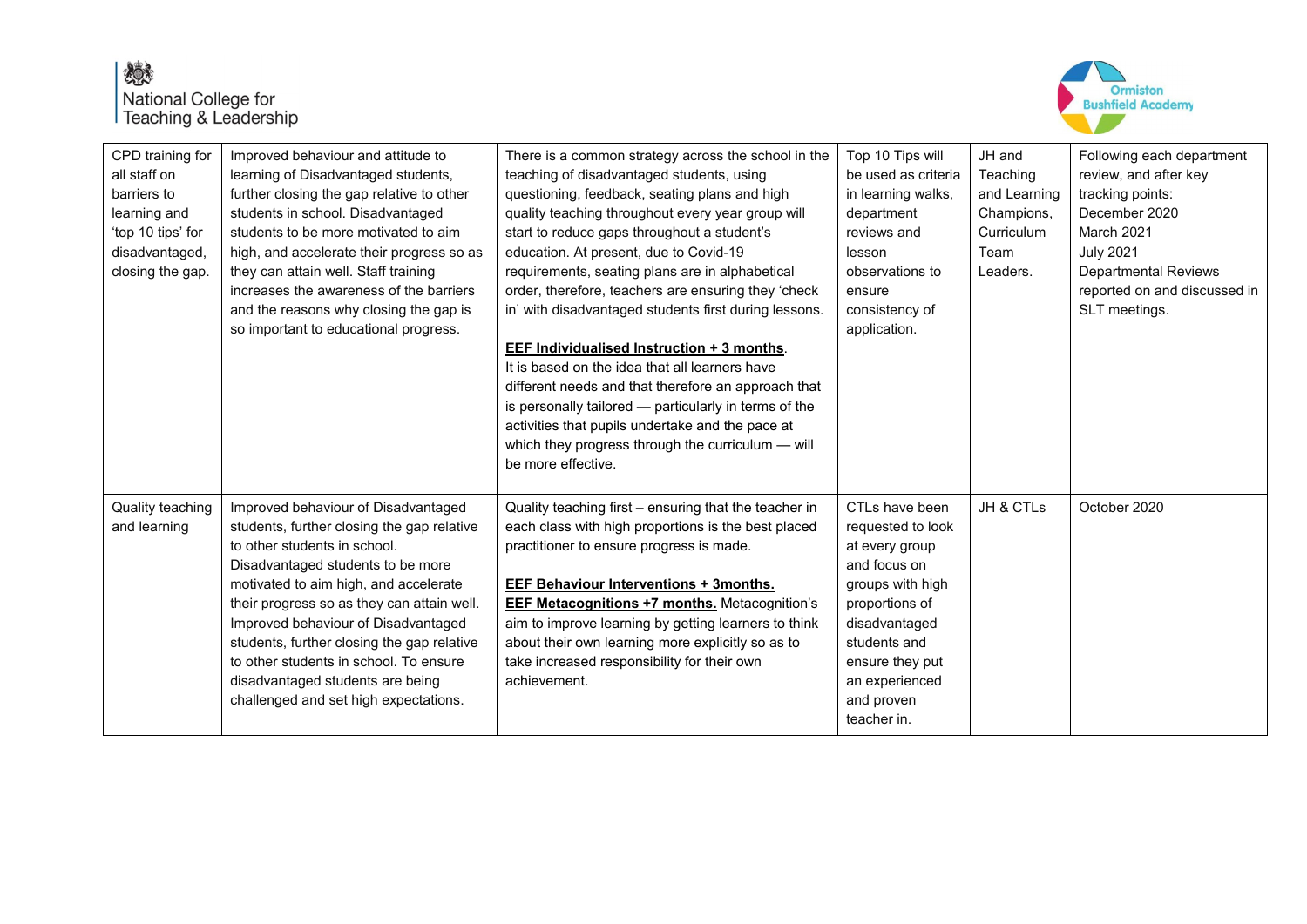

| Additional<br>teacher in<br>English, Maths<br>and Science | Improved behaviour of Disadvantaged<br>students, further closing the gap relative<br>to other students in school.<br>Disadvantaged students to be more<br>motivated to aim high, and accelerate<br>their progress so as they can attain well.<br>Budgeting for an additional teacher in<br>English, Maths and Science allows for<br>smaller teaching groups. | Smaller teaching groups allows for closer monitoring<br>and support.<br><b>EEF Behaviour Interventions + 3months.</b><br><b>EEF Metacognitions +7 months.</b><br><b>EEF Reducing Cass Sizes + 3months. Reducing</b><br>class size appears to result in around three months<br>of additional progress for pupils, on average.                          | Additional<br>teachers are built<br>into the curriculum<br>model and costed<br>as part of the<br>school budget.  | DK, HF, MB | October 2020<br>February 2021<br>May 2021<br>Staffing requirements are<br>discussed in SLT and this<br>will be monitored throughout<br>the year to ensure spending<br>is appropriate. |  |
|-----------------------------------------------------------|--------------------------------------------------------------------------------------------------------------------------------------------------------------------------------------------------------------------------------------------------------------------------------------------------------------------------------------------------------------|-------------------------------------------------------------------------------------------------------------------------------------------------------------------------------------------------------------------------------------------------------------------------------------------------------------------------------------------------------|------------------------------------------------------------------------------------------------------------------|------------|---------------------------------------------------------------------------------------------------------------------------------------------------------------------------------------|--|
| Targeted<br>questioning                                   | Improved confidence and ability to work<br>independently and develop meta<br>cognition using questioning techniques to<br>allow more verbal feedback.                                                                                                                                                                                                        | Questions are a quick way to establish the quality of<br>learning. Ensuring that every disadvantaged<br>student is asked a question every lesson will allow<br>teachers to assess the level of understanding, any<br>gaps in knowledge and encourage students to<br>participate in every lesson.<br><b>EEF Individualised Instruction + 3 months.</b> | Department<br>reviews will focus<br>on questioning<br>and this will form<br>part of<br>departmental<br>feedback. | All staff  | December 2020<br>March 2021<br><b>July 2021</b><br>Departmental reviews will be<br>discussed in SLT so that<br>specific concerns can be<br>address early in the<br>academic year.     |  |
| Total budgeted cost $\mid$ £175,824                       |                                                                                                                                                                                                                                                                                                                                                              |                                                                                                                                                                                                                                                                                                                                                       |                                                                                                                  |            |                                                                                                                                                                                       |  |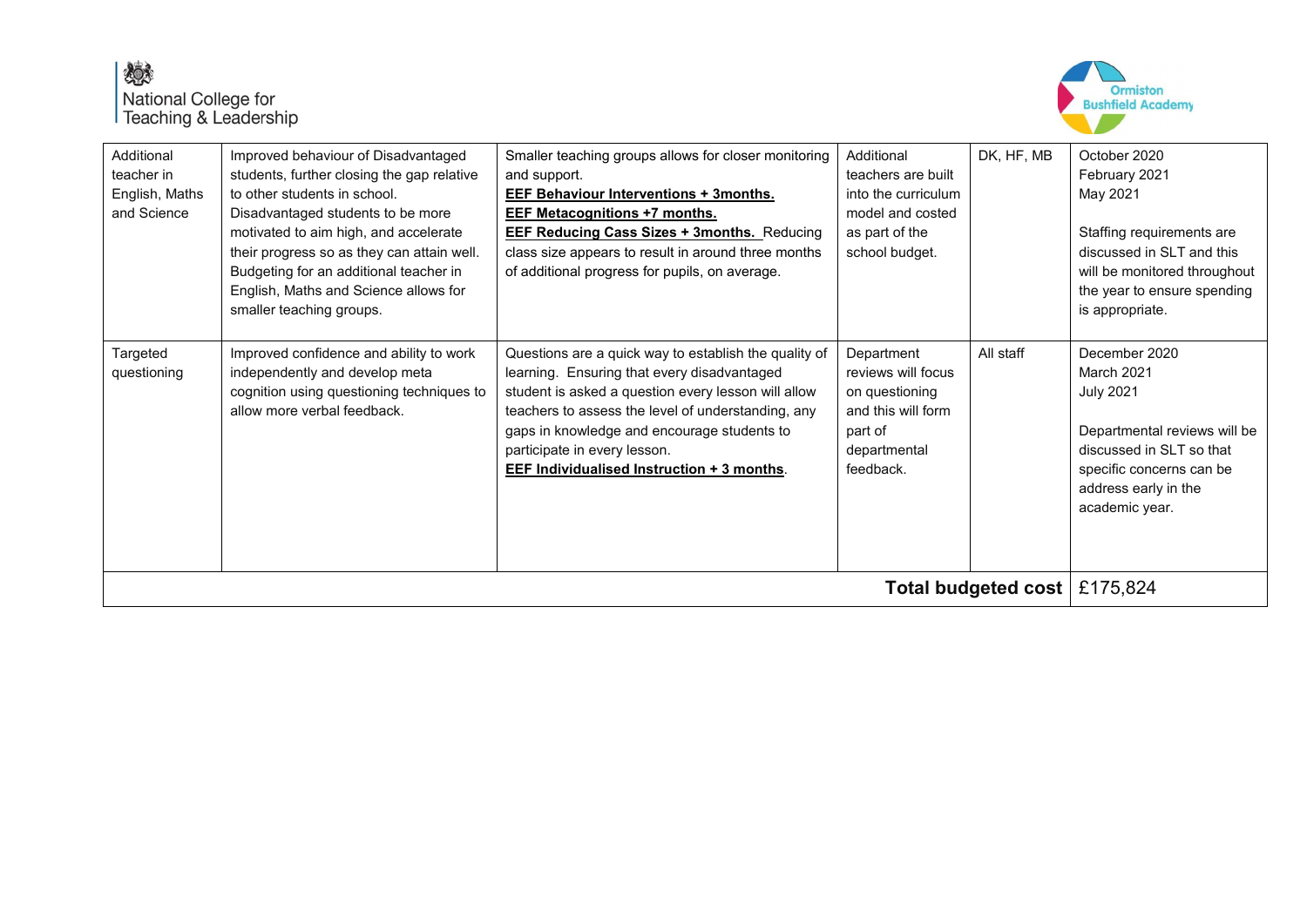- 17



| ii. Targeted support                                                                       |                                                                                                                                                                                                                                                                                                                                                                                                                                                                 |                                                                                                                                                                                                                                                                                                                                                                                                                                                                                                                                                                                                                                                                                                                                                                                           |                                                                                                                                                                                                                                                                                |                   |                                                                                                                                |  |  |  |
|--------------------------------------------------------------------------------------------|-----------------------------------------------------------------------------------------------------------------------------------------------------------------------------------------------------------------------------------------------------------------------------------------------------------------------------------------------------------------------------------------------------------------------------------------------------------------|-------------------------------------------------------------------------------------------------------------------------------------------------------------------------------------------------------------------------------------------------------------------------------------------------------------------------------------------------------------------------------------------------------------------------------------------------------------------------------------------------------------------------------------------------------------------------------------------------------------------------------------------------------------------------------------------------------------------------------------------------------------------------------------------|--------------------------------------------------------------------------------------------------------------------------------------------------------------------------------------------------------------------------------------------------------------------------------|-------------------|--------------------------------------------------------------------------------------------------------------------------------|--|--|--|
| <b>Action</b>                                                                              | Intended outcome                                                                                                                                                                                                                                                                                                                                                                                                                                                | What is the evidence and rationale<br>for this choice?                                                                                                                                                                                                                                                                                                                                                                                                                                                                                                                                                                                                                                                                                                                                    | How will you<br>ensure it is<br>implemented well?                                                                                                                                                                                                                              | <b>Staff lead</b> | When will<br>you review<br>implementati<br>on?                                                                                 |  |  |  |
| <b>Atlantis House</b><br>support for<br>those most in<br>need of<br>individual<br>support. | Improved behaviour of Disadvantaged<br>students, further closing the gap relative<br>to other students in school.<br>Disadvantaged students to be more<br>motivated to aim high, and accelerate<br>their progress so as they can attain well.<br>For a small number of students who find<br>mainstream education difficult to access,<br>alternative provision is made to ensure<br>they have the necessary support to<br>ensure they complete their education. | Students who find mainstream schooling most<br>difficult will often become disengaged and cause<br>behavioural problems that disrupt the learning of<br>other students. Placing these students into a<br>learning environment that allows them to thrive<br>benefits not only the small number of students<br>within the provision, but also those students who<br>are now able to benefit a more conducive learning<br>environment in mainstream schooling.<br>EEF Individualised Instruction + 3 months.<br><b>EEF Behaviour Interventions + 3months.</b><br><b>EEF Reducing Class Sizes + 3months.</b><br><b>EEF Small group tuition + 4 months. Overall,</b><br>evidence shows that small group tuition is<br>effective and, as a rule of thumb, the smaller the<br>group the better. | Close monitoring of Atlantis<br>House ensuring a broad<br>and balanced curriculum<br>that prepares the students<br>for life beyond OBA.<br>Training for staff on sharing<br>of good practice for<br>teaching KS4 students to<br>support their progress and<br>Post-16 options. | HC, EC            | Each tracking<br>point.<br>Feedback after<br>Department<br>Review of Atlantis<br>House at SLT.                                 |  |  |  |
| Nurture Group                                                                              | Improved behaviour of Disadvantaged<br>students, further closing the gap relative<br>to other students in school. Improved<br>confidence and ability to work<br>independently and develop meta<br>cognition. The nurture group identifies<br>and supports students from KS2 who<br>have lower than average literacy and<br>numeracy skills.                                                                                                                     | Low levels of literacy and numeracy are a main<br>barrier to education and disadvantage students<br>are likely to be affected by low literacy and<br>numeracy levels.<br><b>EEF Individualised Instruction + 3 months.</b><br><b>EEF Behaviour Interventions + 3months.</b><br><b>EEF Reducing Class Size +3 months.</b>                                                                                                                                                                                                                                                                                                                                                                                                                                                                  | The nurture group has<br>separate provision, with a<br>small class size. Staff<br>leading the group focus on<br>developing literacy and<br>numeracy over Year 7 so<br>that students are more able<br>to access a full curriculum<br>from Year 8.                               | JJ                | Each tracking<br>point.<br>The Nurture<br>Group is reviewed<br>each half term<br>within SLT<br>meetings to<br>review progress. |  |  |  |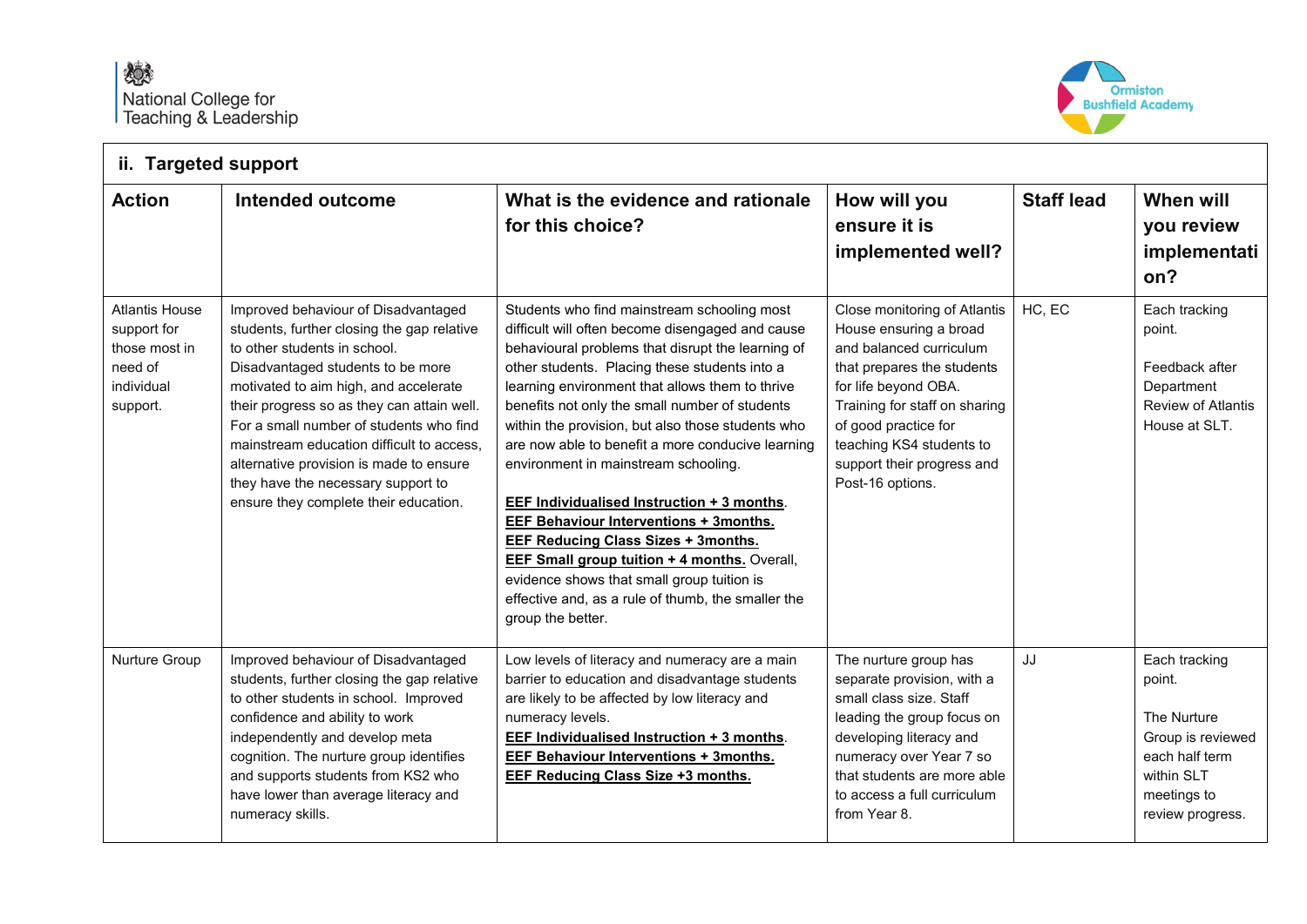

| Marking<br>disadvantaged<br>students work<br>as a priority | Disadvantaged students to be more<br>motivated to aim high, and accelerate<br>their progress so as they can attain well.<br>Feedback is shown in the EEF toolkit to<br>be one of the most effective strategies for<br>improving performance. | Marking and feedback should always be formative<br>and allow students to understand errors and make<br>improvements.<br>EEF Individualised Instruction + 3 months.<br><b>EEF Metacognition +7 months.</b><br><b>EEF Feedback + 8 months.</b> Research evidence<br>about feedback was part of the rationale for<br>Assessment for Learning (AfL). One evaluation of<br>AfL indicated an impact of half of a GCSE grade<br>per student per subject is achievable, which would<br>be in line with the wider evidence about feedback.                                                          | Department reviews will<br>focus on effective feedback<br>and this will form part of<br>departmental feedback.<br>Due to Covid-19<br>restrictions, student work<br>will, where possible, be<br>placed on Google<br>Classroom to ensure<br>marking and feedback can<br>be timely and thorough. | All staff | December 2020<br>March 2021<br><b>July 2021</b><br>Department<br>Reviews will be<br>discussed in SLT<br>with any concerns<br>being addressed<br>quickly by the<br>appropriate SLT<br>line manager. |
|------------------------------------------------------------|----------------------------------------------------------------------------------------------------------------------------------------------------------------------------------------------------------------------------------------------|--------------------------------------------------------------------------------------------------------------------------------------------------------------------------------------------------------------------------------------------------------------------------------------------------------------------------------------------------------------------------------------------------------------------------------------------------------------------------------------------------------------------------------------------------------------------------------------------|-----------------------------------------------------------------------------------------------------------------------------------------------------------------------------------------------------------------------------------------------------------------------------------------------|-----------|----------------------------------------------------------------------------------------------------------------------------------------------------------------------------------------------------|
| After school<br>intervention                               | Disadvantaged students to be more<br>motivated to aim high, and accelerate<br>their progress so as they can attain well.<br>Small group sessions outside of school<br>hours support students in their GCSE<br>year to embed their learning.  | A planned intervention programme is put together<br>by the Year 11 lead. They focus on disadvantaged<br>students first to ensure they are accessing<br>additional support that it most needed.<br><b>EEF Extended School Hours + 2months.</b><br>Research has shown that on average, pupils<br>make two additional months' progress per year<br>from extended school time and in particular<br>through the targeted use of before and after<br>school programmes. There is some evidence that<br>disadvantaged pupils benefit more, making closer<br>to three months' additional progress. | Registers at intervention<br>are taken and 'Passport to<br>the Prom' is based on<br>attendance at these<br>sessions.<br>At present, due to Covid-19<br>restrictions, an amended<br>'Passport to Prom' may be<br>required - with some<br>funding being allocated<br>differently for this.      | RR/JH     | Weekly from<br>October half term<br>2020.<br>SLT to<br>consistently<br>monitor any<br>potential<br>changes/updates<br>due to Covid-19<br>restrictions and<br>adapt the rewards<br>appropriately.   |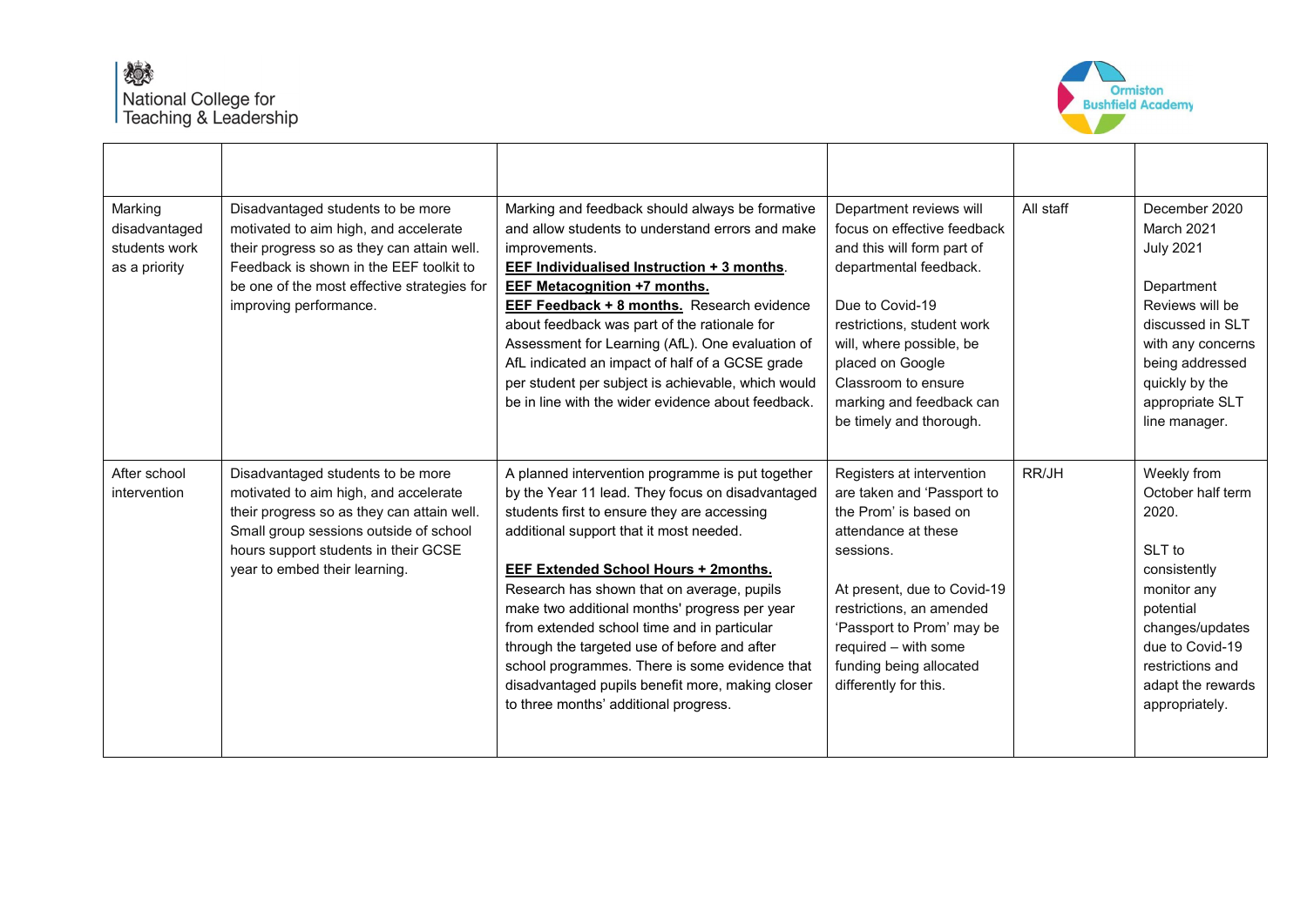

| Online tutoring                                    | Disadvantaged students to be more<br>motivated to aim high, and accelerate<br>their progress so as they can attain well.<br>Improved confidence and ability to work<br>independently and develop meta<br>cognition. 1-2-1 online tutoring is<br>provided free of charge in English, Maths<br>and Science.                                                                                              | Online tutoring allows students to gain individual<br>support. Often non disadvantaged students might<br>be able to afford private tutors to help them in<br>areas they find difficult. Online tutoring makes this<br>possible for disadvantaged students.<br><b>EEF Individualised Instruction + 3 months.</b><br><b>EEF Metacognition +7 months.</b>                                                                                                                                                                                                               | Registers are taken,<br>computers and<br>headphones are provided.                                                                                                                                                                                                                                                                                | HF/JH/RR                  | Reviewed weekly<br>to ensure students<br>are engaging and<br>making the<br>desired progress.                                                                                                    |
|----------------------------------------------------|--------------------------------------------------------------------------------------------------------------------------------------------------------------------------------------------------------------------------------------------------------------------------------------------------------------------------------------------------------------------------------------------------------|----------------------------------------------------------------------------------------------------------------------------------------------------------------------------------------------------------------------------------------------------------------------------------------------------------------------------------------------------------------------------------------------------------------------------------------------------------------------------------------------------------------------------------------------------------------------|--------------------------------------------------------------------------------------------------------------------------------------------------------------------------------------------------------------------------------------------------------------------------------------------------------------------------------------------------|---------------------------|-------------------------------------------------------------------------------------------------------------------------------------------------------------------------------------------------|
| Successful<br>Outcomes<br>Evening                  | Disadvantaged students to be more<br>motivated to aim high, and accelerate<br>their progress so as they can attain well.<br>Improved confidence and ability to work<br>independently and develop meta<br>cognition. Yr 11 students and their<br>parents are invited to a 'Successful<br>Outcomes' evening where teachers and<br>professionals share strategies that will<br>lead to improved progress. | Metacognition is a key strategy from EEF and this<br>event will allow students and parents to<br>understand the importance of independent<br>learning outside the classroom and making the<br>most of revision time.<br><b>EEF Metacognition +7 months.</b>                                                                                                                                                                                                                                                                                                          | A wide variety of 'stalls' will<br>be available to parents and<br>students so that they can<br>find out ways to get more<br>out of revision and<br>independent learning time.<br>'Working smarter, not<br>harder.'<br>Due to Covid-19<br>restrictions this event will<br>be under review as to<br>whether it can take place in<br>December 2020. | RR and DK                 | December 2020<br>August 2021                                                                                                                                                                    |
| Attendance and<br>Early Help<br>Assessment<br>Team | Improved attendance of disadvantaged<br>students, further closing the gap relative<br>to other students in school. Supporting<br>families and ensuring students attend<br>school.                                                                                                                                                                                                                      | Attendance is typically lower in the disadvantaged<br>sub group when compared to their non-<br>disadvantaged peers. Improving attendance and<br>breaking down barriers for students accessing<br>education is key to developing a success culture<br>and raising aspiration.<br><b>EEF Parental Engagement +3 months.</b><br>Increasing parental engagement in primary and<br>secondary schools had on average two to three<br>months' positive impact. There is some evidence<br>that supporting parents with their first child will<br>have benefits for siblings. | Regular meetings between<br>the attendance team and<br>JH will ensure that<br>attendance is a key<br>agenda item at leadership<br>level.                                                                                                                                                                                                         | Attendance<br>team and JH | Half termly.<br>Review data will<br>be presented to<br><b>SLT and Year</b><br>Teams will<br>continue to<br>provide dedicated<br>support when<br>student<br>attendance levels<br>drops below 95% |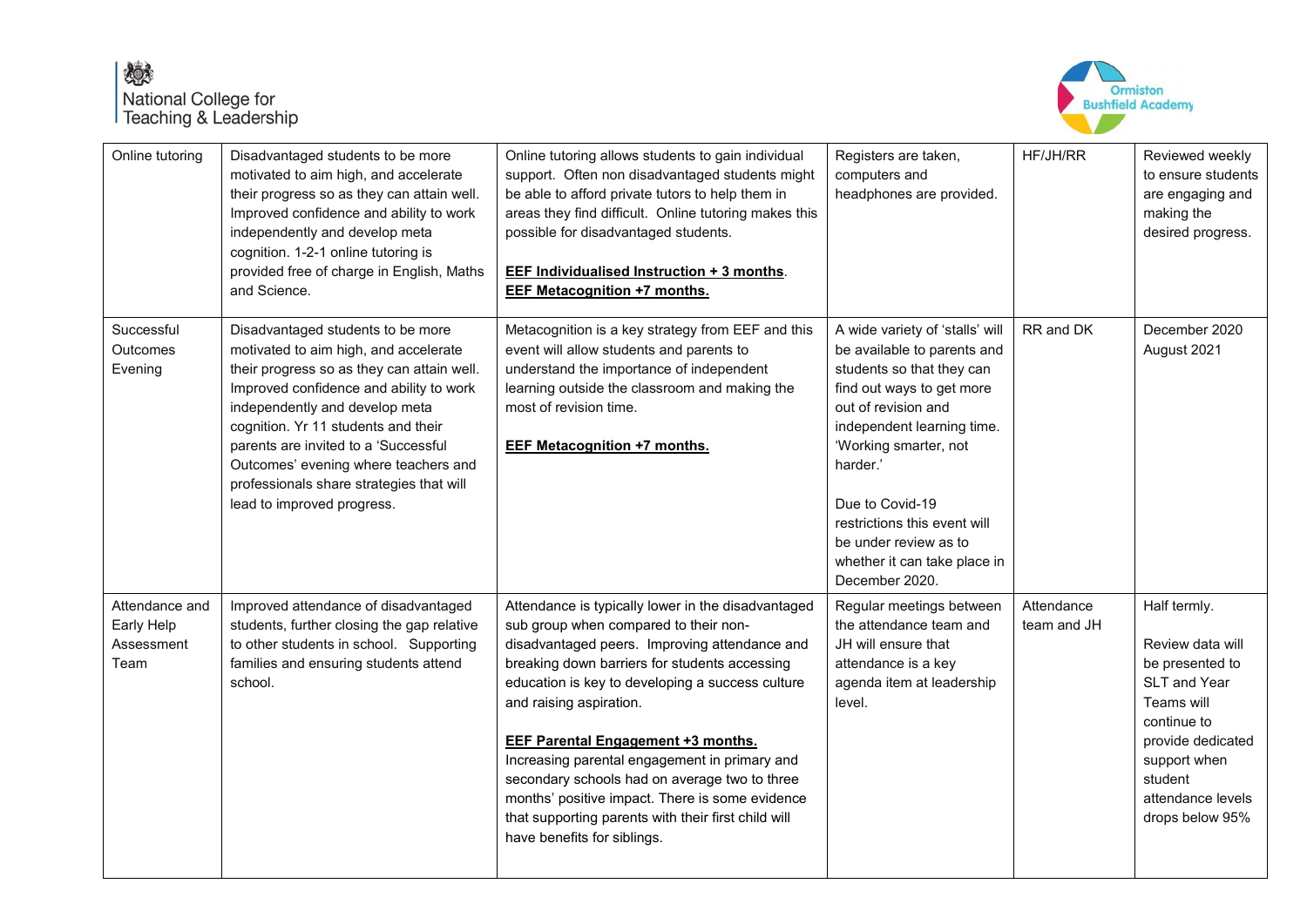嫁 National College for<br>Teaching & Leadership



| Total budgeted cost   £89,221 |  |  |  |  |  |
|-------------------------------|--|--|--|--|--|
|                               |  |  |  |  |  |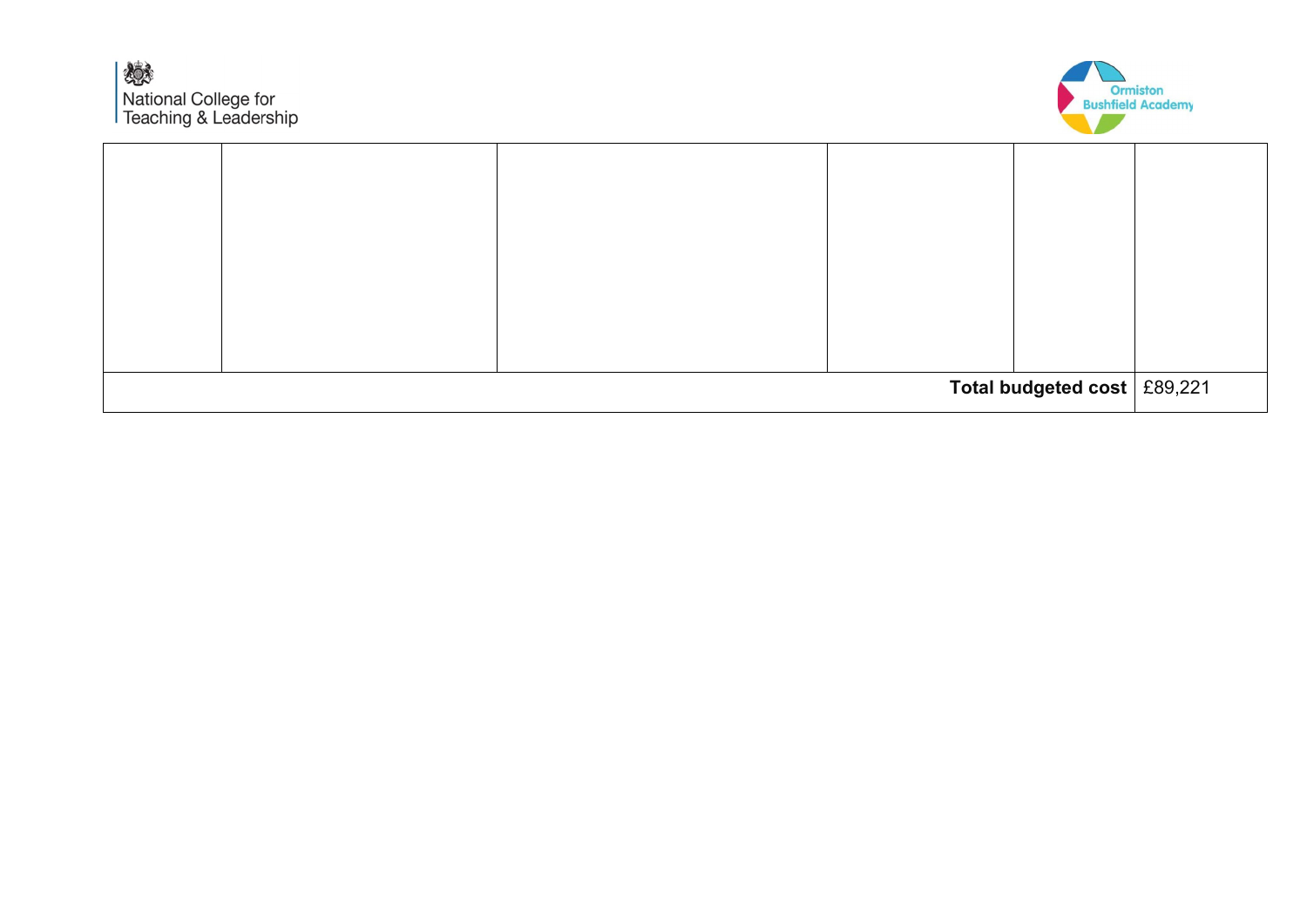

| iii. Other approaches              |                                                                                                                                                                                                                                                                                                                                                         |                                                                                                                                                                                                                                                                                                                                                      |                                                                                                                                                                                                                                                                                           |                   |                                                |  |  |  |  |
|------------------------------------|---------------------------------------------------------------------------------------------------------------------------------------------------------------------------------------------------------------------------------------------------------------------------------------------------------------------------------------------------------|------------------------------------------------------------------------------------------------------------------------------------------------------------------------------------------------------------------------------------------------------------------------------------------------------------------------------------------------------|-------------------------------------------------------------------------------------------------------------------------------------------------------------------------------------------------------------------------------------------------------------------------------------------|-------------------|------------------------------------------------|--|--|--|--|
| <b>Action</b>                      | Intended outcome                                                                                                                                                                                                                                                                                                                                        | What is the evidence and rationale for<br>this choice?                                                                                                                                                                                                                                                                                               | How will you<br>ensure it is<br>implemented well?                                                                                                                                                                                                                                         | <b>Staff lead</b> | When will<br>you review<br>implementati<br>on? |  |  |  |  |
| Police<br>Workshop                 | Disadvantaged students to be more<br>motivated to aim high, and<br>accelerate their progress so as they<br>can attain well. Improved behaviour<br>of Disadvantaged students, further<br>closing the gap relative to other<br>students in school.<br>Raising awareness of criminality<br>and ways to avoid trouble.<br>Reduction in community incidents. | Raising aspirations with the most disengaged students<br>and demonstrating an alternative, educated path rather<br>than criminal career.<br><b>EEF Behaviour Intervention + 3 months.</b>                                                                                                                                                            | The 1 day workshop is a<br>professionally co-ordinated<br>part of the police forces<br>education policy.<br>At present we need to<br>review DfE guidance as to<br>whether this event can take<br>place in school or virtually.                                                            | <b>SR</b>         | December 2019                                  |  |  |  |  |
| Educational<br><b>Visits</b>       | Disadvantaged students to be more<br>motivated to aim high, and<br>accelerate their progress so as they<br>can attain well. Allows students to<br>access educational visits that will<br>enhance classroom based learning.                                                                                                                              | Visiting places outside of the locality and linked to the<br>curriculum both raises understanding and aspiration.<br><b>EEF Arts Participation + 2months.</b> Overall, the<br>impact of arts participation on academic learning<br>appears to be positive but low. Improved outcomes<br>have been identified in English, mathematics and<br>science. | Any funds allocated require<br>the trip to be closely linked<br>to the curriculum and<br>requires performance to be<br>measured after<br>assessments.<br>At present, no trips are<br>taking place, but funding<br>will be protected to support<br>students if trips are offered<br>again. | <b>CTLs</b>       | August 2020                                    |  |  |  |  |
| 1-2-1 Career<br>support<br>package | Disadvantaged students to be more<br>motivated to aim high, and<br>accelerate their progress so as they<br>can attain well. Psychometric<br>testing and follow up 1-2-1 careers                                                                                                                                                                         | Raising aspirations and educating students about<br>different career paths will allow students to find out<br>about careers that they may not have seen within their<br>own family setting.                                                                                                                                                          | Written reports are given to<br>students which<br>summarises key areas of<br>strengths and linked to<br>potential careers.                                                                                                                                                                | HF/CB             | <b>July 2020</b>                               |  |  |  |  |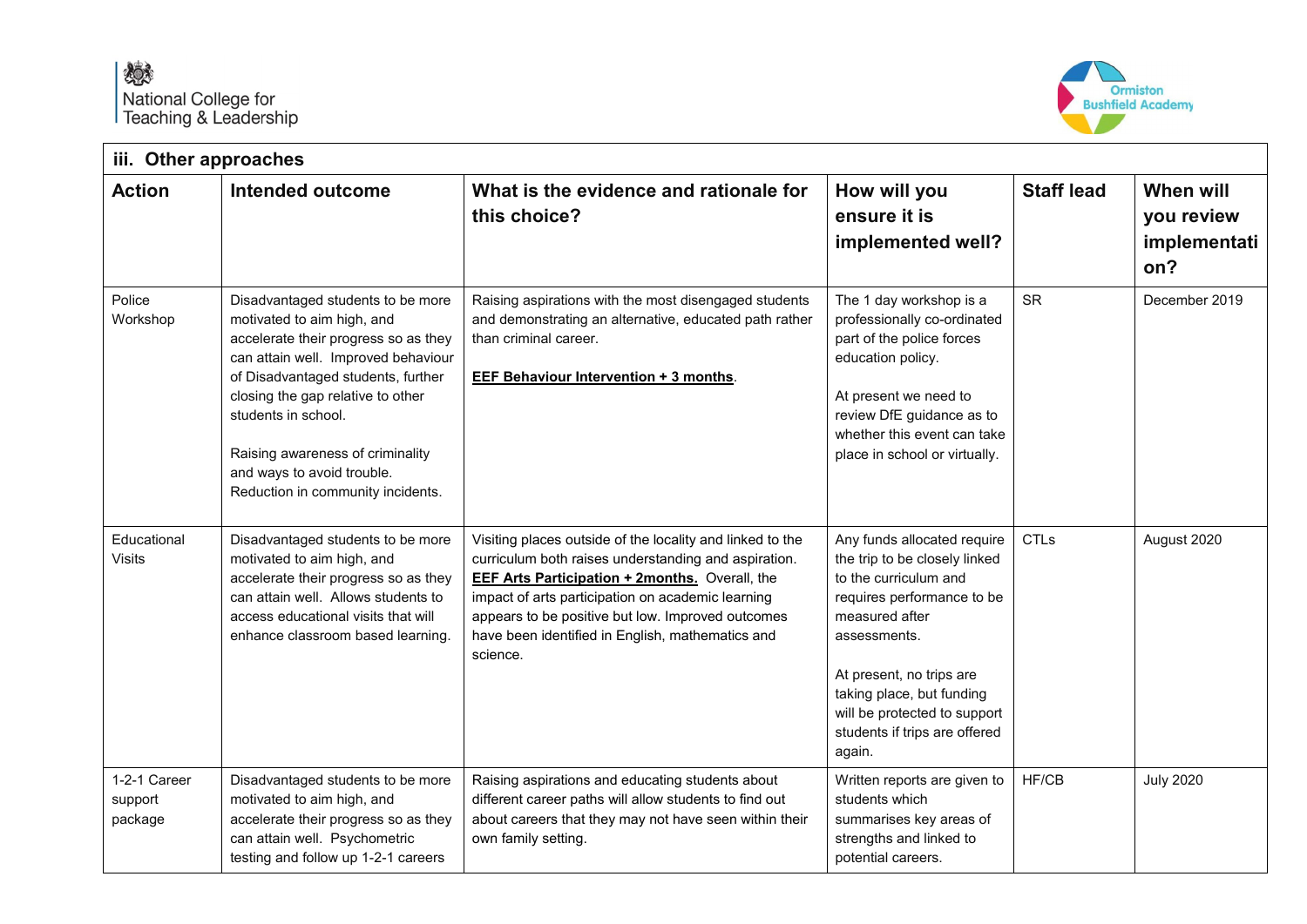

|                                   | advice meeting with Level 6<br>qualified person.                                                                                                                                                                                                                                                                     | EEF Individualised Instruction + 3 months.<br><b>EEF 1-2-1 Tuition + 5months.</b> Evidence indicates that<br>one to one tuition can be effective, delivering<br>approximately five additional months' progress on<br>average.                                                                                                        | We will be working with<br>Form The Future to provide<br>Lv6 guidance for students<br>on Post-16 and career<br>options.                                                   |           |                  |
|-----------------------------------|----------------------------------------------------------------------------------------------------------------------------------------------------------------------------------------------------------------------------------------------------------------------------------------------------------------------|--------------------------------------------------------------------------------------------------------------------------------------------------------------------------------------------------------------------------------------------------------------------------------------------------------------------------------------|---------------------------------------------------------------------------------------------------------------------------------------------------------------------------|-----------|------------------|
| Educational<br>Outreach<br>Worker | Disadvantaged students to be more<br>motivated to aim high, and<br>accelerate their progress so as they<br>can attain well. We work closely<br>with a consortium of universities and<br>an outreach worker who will support<br>disadvantaged students and help<br>them understanding and access<br>higher education. | Often students from disadvantaged backgrounds don't<br>consider higher education as a realistic option. The aim<br>here is to increase understanding about university and<br>higher level apprenticeships and encourage those for<br>whom this is suitable to raise their aspirations.<br>EEF Individualised Instruction + 3 months. | We have a NEACO key<br>worker who will implement<br>a range of activities<br>throughout the year, with<br>the focus on raising<br>aspirations and broadening<br>horizons. | <b>HF</b> | <b>July 2020</b> |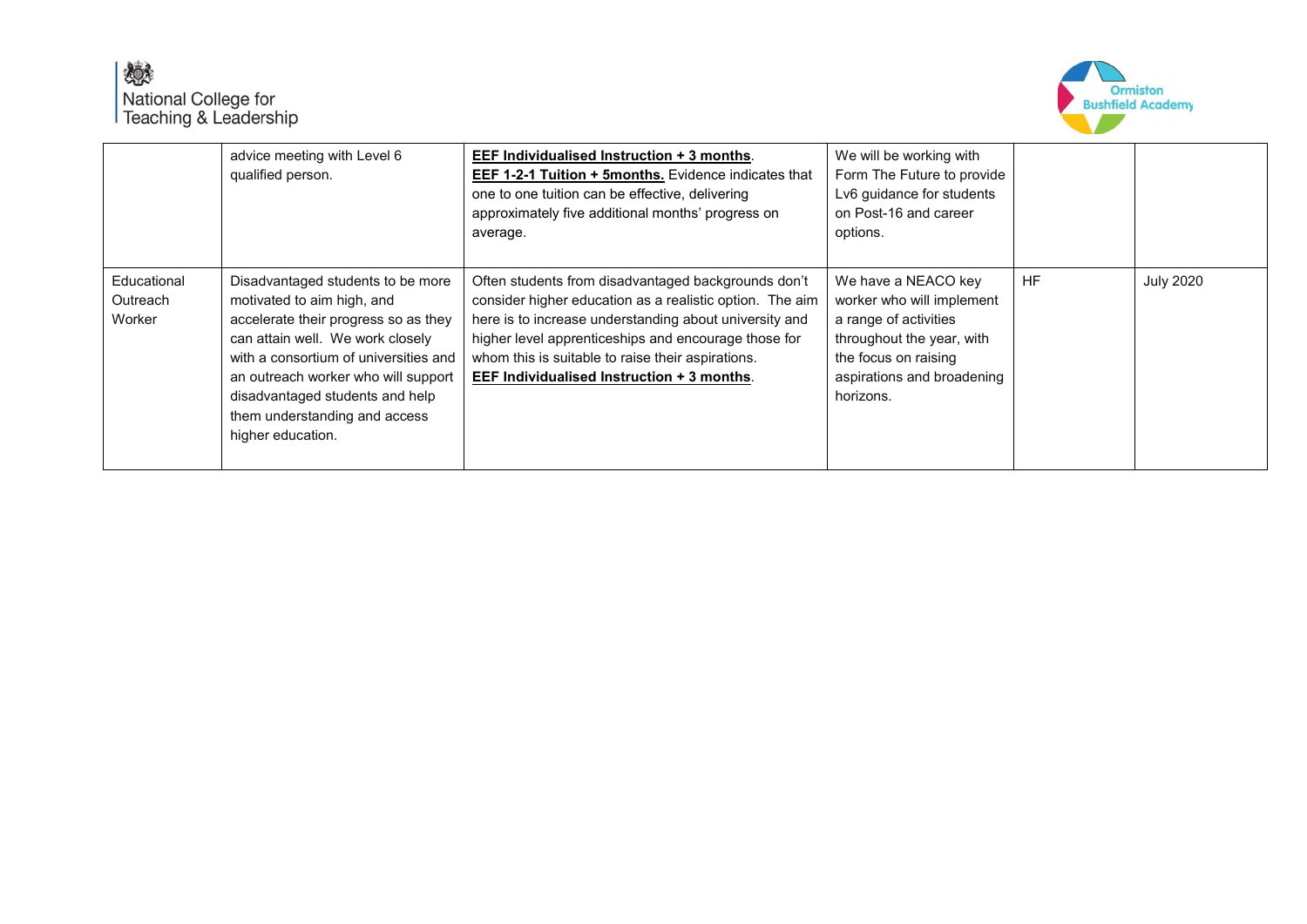## 嫁 National College for<br>Teaching & Leadership



| <b>Futures Week</b> | Disadvantaged students to be more<br>motivated to aim high, and<br>accelerate their progress so as they<br>can attain well. Students and their<br>parents will be able to access a<br>wide range of careers and meet with<br>potential, local employers.                                                                                                                                                                                                                                                         | Understanding the needs of local employers and<br>hearing the importance of education across a broad<br>spectrum of employment will help students and their<br>parents to understand the importance of education in<br>securing successful futures.<br><b>EEF Aspiration Intervention limited impact.</b> By<br>aspirations we mean the things children and young<br>people hope to achieve for themselves in the future. To<br>meet their aspirations about careers, university, and<br>further education, pupils often require good educational<br>outcomes. Raising aspirations is therefore often<br>believed to incentivise improved attainment.<br><b>EEF Parental Engagement + 3 months</b> | Working with the local<br>Skills Service allows us to<br>access a wide range of<br>employers and ensures we<br>have the resources in<br>place to make a difference<br>to student lives.<br>At present we are<br>reviewing DfE guidance on<br>how this can offered this<br>academic year, some<br>aspects will transition to a<br>virtual event. | LD/AMT  | <b>July 2020</b> |
|---------------------|------------------------------------------------------------------------------------------------------------------------------------------------------------------------------------------------------------------------------------------------------------------------------------------------------------------------------------------------------------------------------------------------------------------------------------------------------------------------------------------------------------------|----------------------------------------------------------------------------------------------------------------------------------------------------------------------------------------------------------------------------------------------------------------------------------------------------------------------------------------------------------------------------------------------------------------------------------------------------------------------------------------------------------------------------------------------------------------------------------------------------------------------------------------------------------------------------------------------------|-------------------------------------------------------------------------------------------------------------------------------------------------------------------------------------------------------------------------------------------------------------------------------------------------------------------------------------------------|---------|------------------|
| Uniform<br>Support  | Disadvantaged students to be more<br>motivated to aim high, and<br>accelerate their progress so as they<br>can attain well. Improved behaviour<br>of Disadvantaged students, further<br>closing the gap relative to other<br>students in school. Improved<br>attendance of disadvantaged<br>students, further closing the gap<br>relative to other students in school.<br>Ensuring students are able to arrive<br>at school ready to learn, with correct<br>clothing, removes barriers to coming<br>into school. | Helping families most in need with providing the basics,<br>will remove barriers such as 'feeling different' and help<br>attendance.<br><b>EEF School Uniform Support Minimal Impact.</b> There<br>is some evidence that free school uniforms improve<br>attendance in areas of very high poverty. Internal<br>evidence has shown that in cases where uniform has<br>been provided, both attendance and behaviour<br>incidents have improved significantly.                                                                                                                                                                                                                                        | <b>House Support Assistants</b><br>will identify students who<br>may be at risk of non-<br>attendance due to lack of<br>resources.                                                                                                                                                                                                              | HSAs/JH | Termly.          |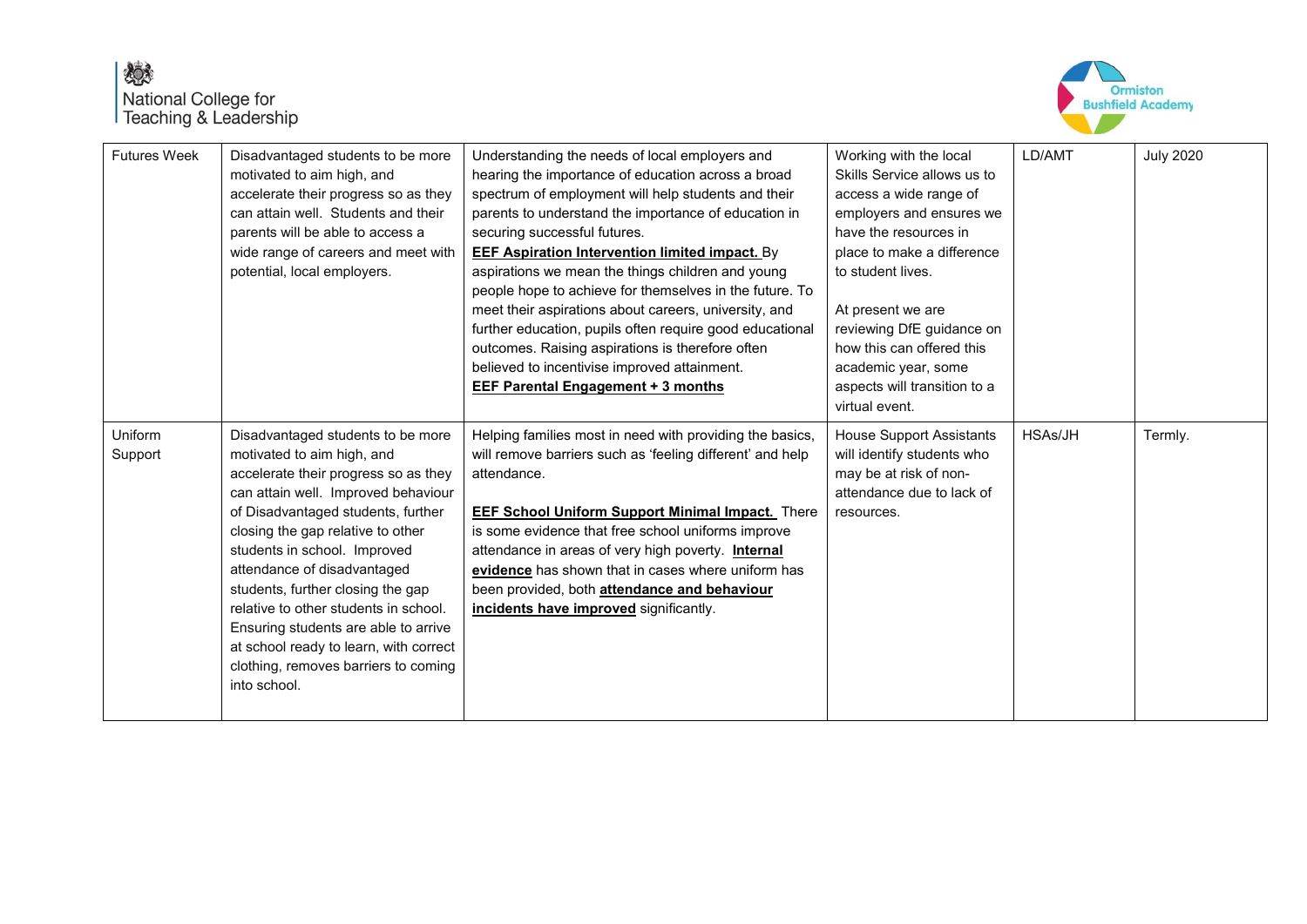



| Boys<br>Engagement<br>Group | Improved behaviour of<br>Disadvantaged students, further<br>closing the gap relative to other<br>students in school. Disadvantaged<br>boys to be more motivated to aim<br>high, and accelerate their progress<br>so as they can attain well. | Identifying boys in Yr 8 and 9 who are most disengaged<br>and mentoring/supporting them to unlock their potential.<br><b>EEF mentoring +1 month studies have found positive</b><br>impacts for pupils from disadvantaged backgrounds,<br>and for non-academic outcomes such as attitudes to<br>school, attendance and behaviour. | Boys group mentor<br>monitors behaviour and<br>engagement weekly,<br>working directly with the<br>boys to highlight any<br>incidents.<br>Due to C-19 restrictions.<br>we are looking at working<br>with The Game Changers<br>Programme to provide<br>external support and<br>positive experiences for the<br>students. | RL and HC | Half termly. |
|-----------------------------|----------------------------------------------------------------------------------------------------------------------------------------------------------------------------------------------------------------------------------------------|----------------------------------------------------------------------------------------------------------------------------------------------------------------------------------------------------------------------------------------------------------------------------------------------------------------------------------|------------------------------------------------------------------------------------------------------------------------------------------------------------------------------------------------------------------------------------------------------------------------------------------------------------------------|-----------|--------------|
| Total budgeted cost         |                                                                                                                                                                                                                                              |                                                                                                                                                                                                                                                                                                                                  |                                                                                                                                                                                                                                                                                                                        |           | £20,500      |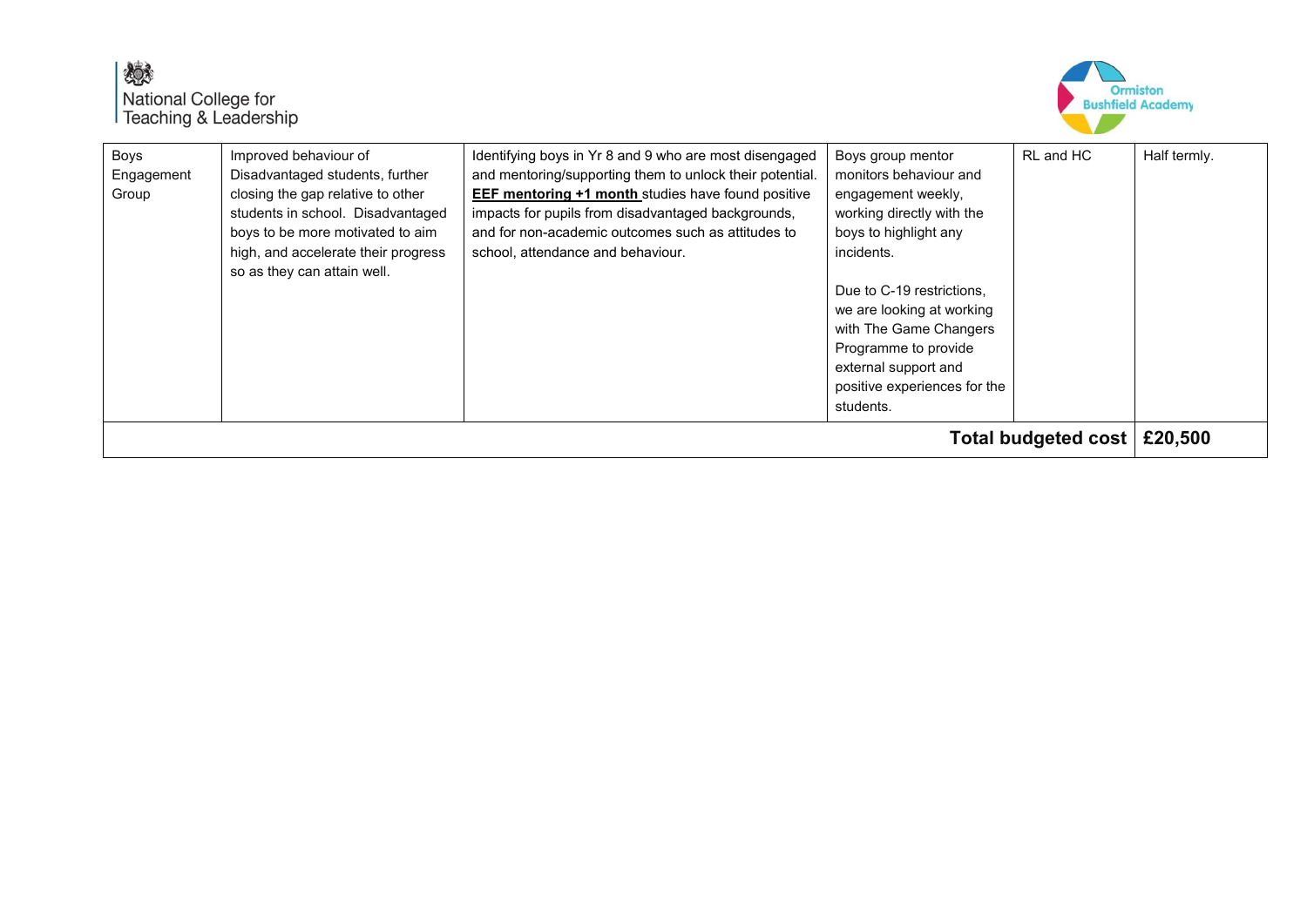

|                                                                                                                      | 1. Review of expenditure                                                                                                                                                                                                                                                                                                                                                                                                                 |                                                                                                                                                                                                                                                                                                          |                                                                                                                                                            |      |  |  |
|----------------------------------------------------------------------------------------------------------------------|------------------------------------------------------------------------------------------------------------------------------------------------------------------------------------------------------------------------------------------------------------------------------------------------------------------------------------------------------------------------------------------------------------------------------------------|----------------------------------------------------------------------------------------------------------------------------------------------------------------------------------------------------------------------------------------------------------------------------------------------------------|------------------------------------------------------------------------------------------------------------------------------------------------------------|------|--|--|
| <b>Previous Academic Year</b>                                                                                        |                                                                                                                                                                                                                                                                                                                                                                                                                                          |                                                                                                                                                                                                                                                                                                          |                                                                                                                                                            |      |  |  |
| i. Quality of teaching for all                                                                                       |                                                                                                                                                                                                                                                                                                                                                                                                                                          |                                                                                                                                                                                                                                                                                                          |                                                                                                                                                            |      |  |  |
| <b>Action</b>                                                                                                        | <b>Intended outcome</b>                                                                                                                                                                                                                                                                                                                                                                                                                  | <b>Estimated impact: Did you meet</b><br>the success criteria? (Include<br>impact on pupils not eligible for<br>PP, if appropriate).                                                                                                                                                                     | <b>Lessons learned</b><br>(and whether you will continue<br>with this approach)                                                                            | Cost |  |  |
| <b>Pivotal Ethos</b>                                                                                                 | Improved behaviour of<br>Disadvantaged students,<br>further closing the gap<br>relative to other students<br>in school. Disadvantaged<br>students to be more<br>motivated to aim high,<br>and accelerate their<br>progress so as they can<br>attain well.                                                                                                                                                                                | Due to Covid school closure, we were<br>unable to track the full outcome of behaviour<br>for the year.                                                                                                                                                                                                   | More focus and attention on rewards<br>and supporting students through<br>mentoring if there are spikes in<br>behaviour throughout the year.               |      |  |  |
| CPD training for all<br>staff on barriers to<br>learning and 'top 10<br>tips' for disadvantaged,<br>closing the gap. | Improved behaviour and<br>attitude to learning of<br>Disadvantaged students,<br>further closing the gap<br>relative to other students<br>in school. Disadvantaged<br>students to be more<br>motivated to aim high,<br>and accelerate their<br>progress so as they can<br>attain well. Staff training<br>increases the awareness<br>of the barriers and the<br>reasons why closing the<br>gap is so important to<br>educational progress. | Training within departments allowed for<br>sharing of good practice and supporting new<br>staff on the importance of understanding the<br>needs of PP students within lessons. Due to<br>Covid school closure, the Academy did not<br>have the opportunity to review impact<br>through teacher feedback. | Ensure more priority in cross-<br>departmental meetings is placed on<br>supporting disadvantaged students to<br>share best practice across the<br>Academy. |      |  |  |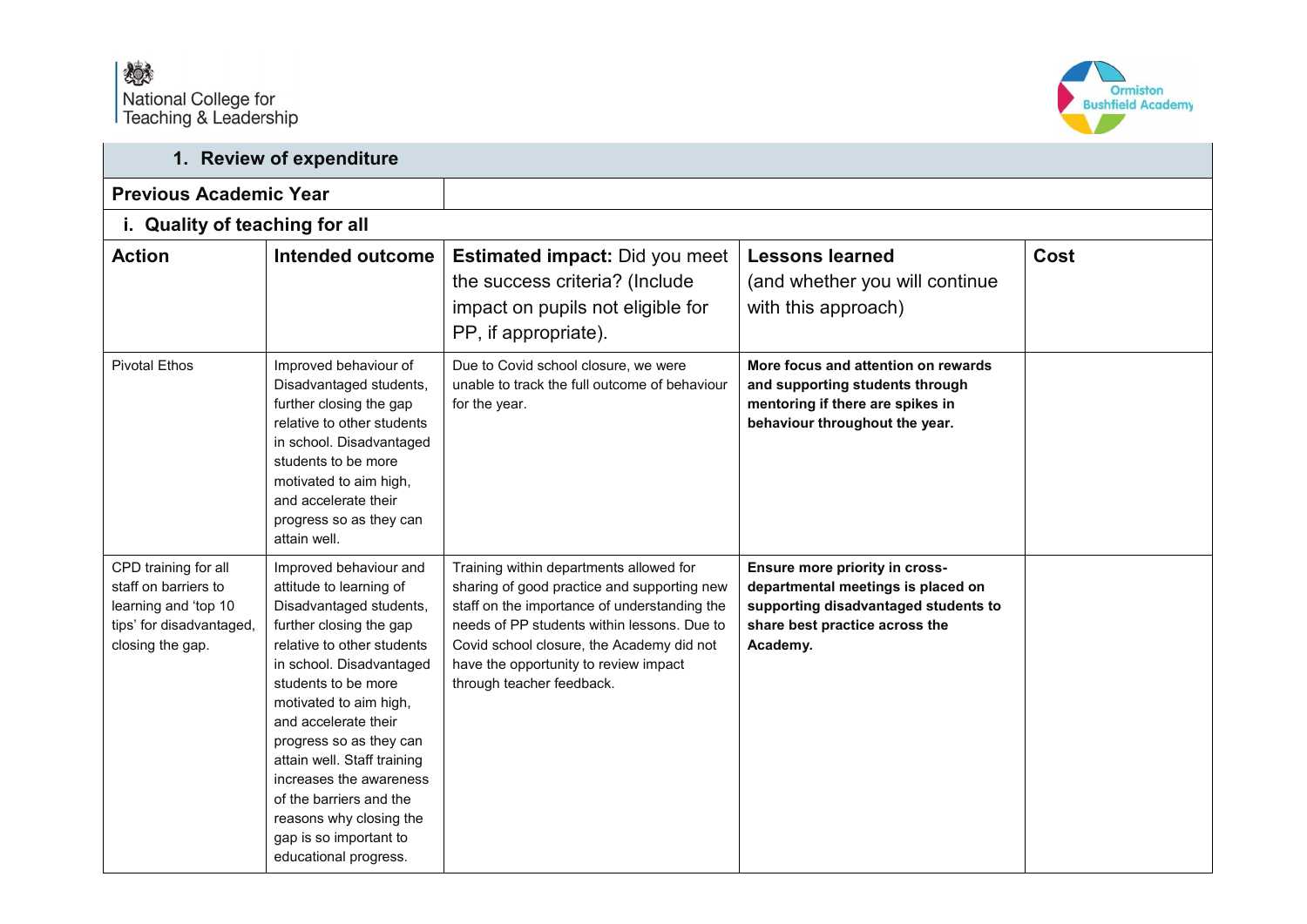## 燃 National College for<br>Teaching & Leadership



| Quality teaching and<br>learning                       | Improved behaviour of<br>Disadvantaged students,<br>further closing the gap<br>relative to other students<br>in school. Disadvantaged<br>students to be more<br>motivated to aim high,<br>and accelerate their<br>progress so as they can<br>attain well. Improved<br>behaviour of<br>Disadvantaged students,<br>further closing the gap<br>relative to other students<br>in school. To ensure<br>disadvantaged students<br>are being challenged and<br>set high expectations. | CTLs were charged with ensuring classes<br>with higher levels of PP students were<br>supported by experienced and stronger<br>teachers. A clear success was within Maths<br>where student outcomes were greatly<br>improved within the mock exam. Due to C-<br>19 school closures, we were unable to<br>review the exact impact in the summer<br>exams.                                                      | Ensure that departments are still<br>focusing on prioritising support for<br>classes with higher percentages of PP<br>students.                                                                          |  |
|--------------------------------------------------------|--------------------------------------------------------------------------------------------------------------------------------------------------------------------------------------------------------------------------------------------------------------------------------------------------------------------------------------------------------------------------------------------------------------------------------------------------------------------------------|--------------------------------------------------------------------------------------------------------------------------------------------------------------------------------------------------------------------------------------------------------------------------------------------------------------------------------------------------------------------------------------------------------------|----------------------------------------------------------------------------------------------------------------------------------------------------------------------------------------------------------|--|
| Additional teacher in<br>English, Maths and<br>Science | Improved behaviour of<br>Disadvantaged students,<br>further closing the gap<br>relative to other students<br>in school. Disadvantaged<br>students to be more<br>motivated to aim high,<br>and accelerate their<br>progress so as they can<br>attain well. Budgeting for<br>an additional teacher in<br>English, Maths and<br>Science allows for smaller<br>teaching groups.                                                                                                    | This has continued to be a great success for<br>the Academy and this provides a greater<br>level of support for students in their lessons.<br>Marking and feedback, when quality<br>controlled for these classes, demonstrated a<br>greater level quality feedback to support<br>students in making good progress.<br>Unfortunately, due to C-19 school closures,<br>we are unable to review summative data. | Continue to review the P8 tracking data<br>for Core subjects at each data review<br>throughout the academic year to ensure<br>best outcomes for students based on<br>the additional spending allocation. |  |
| Targeted questioning                                   | Improved confidence and<br>ability to work<br>independently and<br>develop meta cognition                                                                                                                                                                                                                                                                                                                                                                                      | Subject reviews completed before lockdown<br>demonstrated an increase in targeted<br>questioning for PP students by teachers.<br>The development of Oracy days further                                                                                                                                                                                                                                       | The Teaching and Learning Team (TLC)<br>responsible for Oracy development will<br>be looking to embed key techniques for<br>staff to support this further.                                               |  |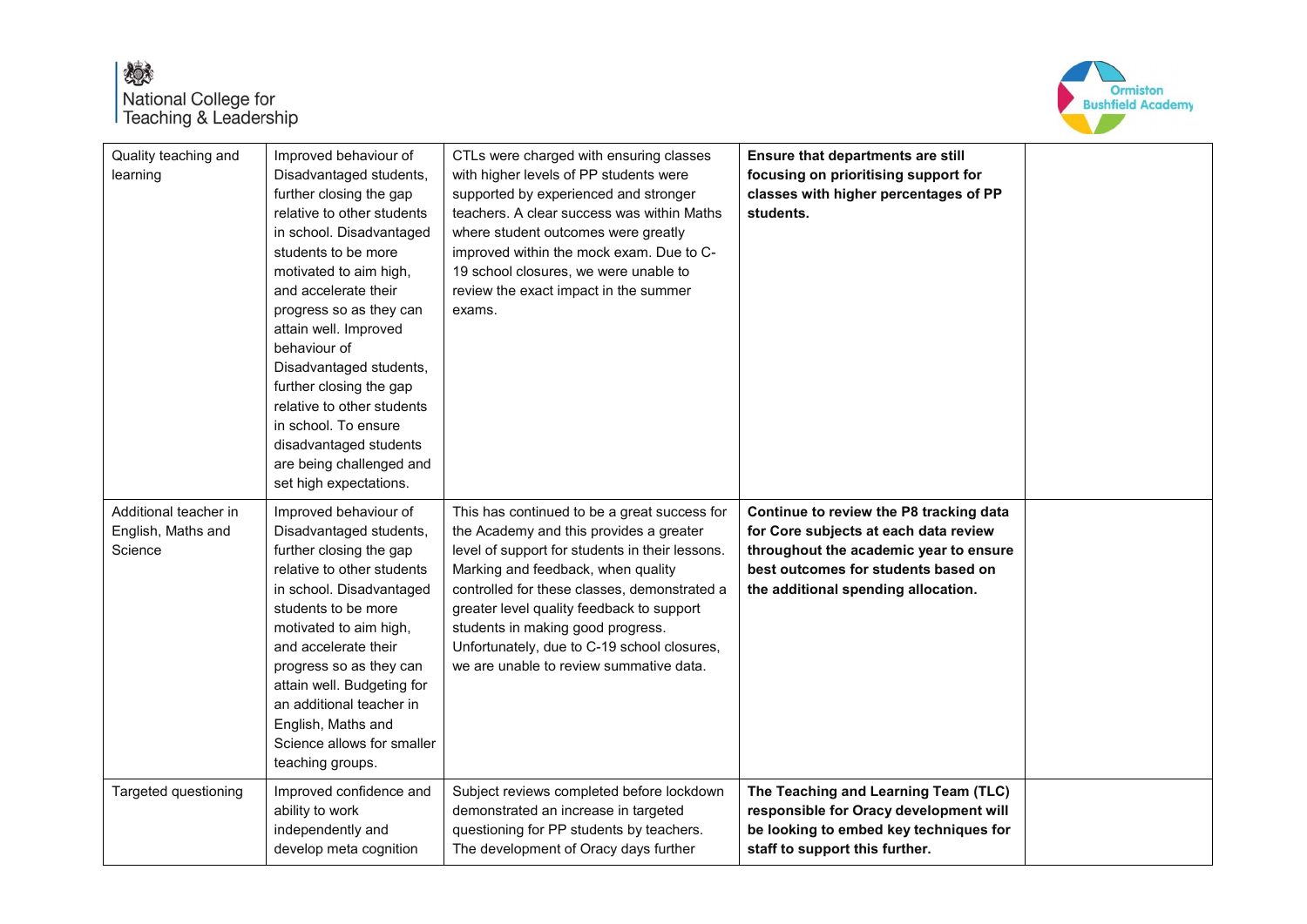

|                     | Using questioning<br>techniques to allow more<br>verbal feedback | supported students' confidence levels to join  <br>in with more complex discussions. |          |
|---------------------|------------------------------------------------------------------|--------------------------------------------------------------------------------------|----------|
| Total budgeted cost |                                                                  |                                                                                      | £100,000 |

| i.                                                                         | <b>Targeted support</b>                                                                                                                                                                                                                                                                                                                                                                                                                                                                 |                                                                                                                                                                                                                                                                                                                                                                                                                                                                               |                                                                                                                                                                                                                                                        |      |  |
|----------------------------------------------------------------------------|-----------------------------------------------------------------------------------------------------------------------------------------------------------------------------------------------------------------------------------------------------------------------------------------------------------------------------------------------------------------------------------------------------------------------------------------------------------------------------------------|-------------------------------------------------------------------------------------------------------------------------------------------------------------------------------------------------------------------------------------------------------------------------------------------------------------------------------------------------------------------------------------------------------------------------------------------------------------------------------|--------------------------------------------------------------------------------------------------------------------------------------------------------------------------------------------------------------------------------------------------------|------|--|
| <b>Action</b>                                                              | Intended outcome                                                                                                                                                                                                                                                                                                                                                                                                                                                                        | Estimated impact: Did you meet the<br>success criteria? (Include impact on pupils<br>not eligible for PP, if appropriate).                                                                                                                                                                                                                                                                                                                                                    | <b>Lessons learned</b><br>(and whether you will continue with this<br>approach)                                                                                                                                                                        | Cost |  |
| Atlantis House support<br>for those most in need<br>of individual support. | Improved behaviour of<br>Disadvantaged students,<br>further closing the gap<br>relative to other students<br>in school. Disadvantaged<br>students to be more<br>motivated to aim high,<br>and accelerate their<br>progress so as they can<br>attain well. For a small<br>number of students who<br>find mainstream<br>education difficult to<br>access, alternative<br>provision is made to<br>ensure they have the<br>necessary support to<br>ensure they complete<br>their education. | The success of the alternate provision<br>through Atlantis House continues to grow<br>year by year. Staff members are trained to<br>support the specific learning needs of these<br>students who, without this, would be at high<br>risk of permanent exclusion. Behaviour in<br>exam classes noted a particular<br>improvement, and outcomes within mock<br>exams for some students were improved.<br>Due to school closures we are unable to<br>provide a summative report. | New staff joining the Academy, who may<br>need to supplement lessons at Atlantis<br>House due to the specialist nature of<br>content, need further training before<br>commencing lessons to ensure behaviour<br>and engagement is improved throughout. |      |  |
| Nurture Group                                                              | Improved behaviour of<br>Disadvantaged students,<br>further closing the gap<br>relative to other students<br>in school. Improved                                                                                                                                                                                                                                                                                                                                                        | The Nurture Group continues to be a key<br>focus to support, not only PP students, but<br>specifically our disadvantaged boys. Strong<br>and experienced teachers are used for<br>teaching these classes to ensure the highest                                                                                                                                                                                                                                                | The 'boys only' focus of the Year 7 group<br>resulted in some of the female PP students<br>struggling in their lessons, and they would<br>have been more supported being part of<br>the Nurture Group. For September 2020,                             |      |  |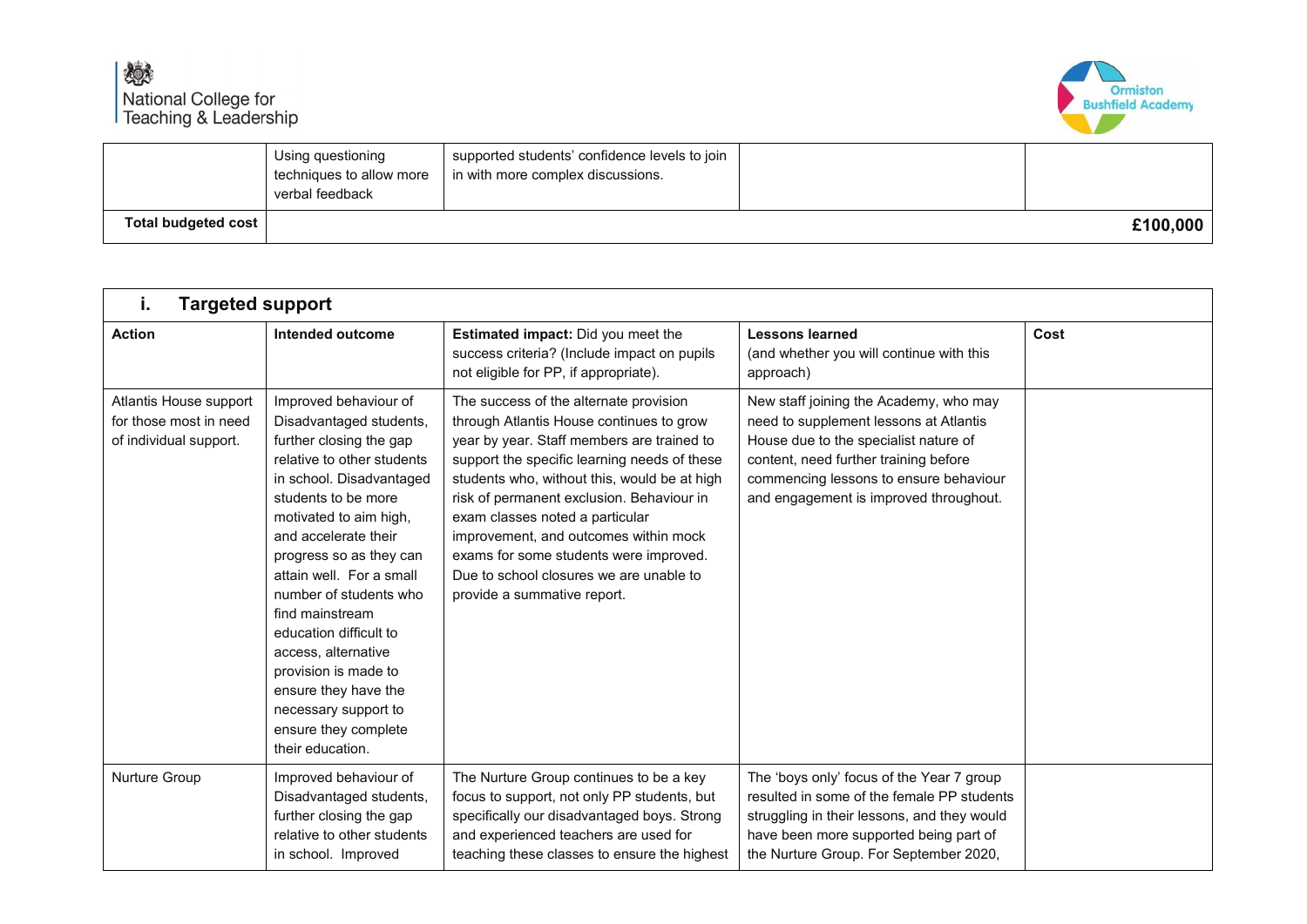## 嫁 National College for<br>Teaching & Leadership



|                                                         | confidence and ability to<br>work independently and<br>develop meta cognition<br>The nurture group<br>identifies and supports<br>students from KS2 who<br>have lower than avg<br>literacy and numeracy<br>skills.                                                                                                                                                      | standards are maintained for learning. An<br>additional teacher, experienced in<br>supporting cross key stage transition and<br>development, was brought in to help our<br>lowest ability.                                                                                                                                                                                                         | the nurture group will return to a mixed<br>gender group.                                                                                                                                                             |  |
|---------------------------------------------------------|------------------------------------------------------------------------------------------------------------------------------------------------------------------------------------------------------------------------------------------------------------------------------------------------------------------------------------------------------------------------|----------------------------------------------------------------------------------------------------------------------------------------------------------------------------------------------------------------------------------------------------------------------------------------------------------------------------------------------------------------------------------------------------|-----------------------------------------------------------------------------------------------------------------------------------------------------------------------------------------------------------------------|--|
| Seating plans                                           | Improved behaviour of<br>Disadvantaged students,<br>further closing the gap<br>relative to other students<br>in school. Improved<br>confidence and ability to<br>work independently and<br>develop meta cognition.<br>Seating plans should<br>place disadvantaged<br>students in a positive<br>environment and allow<br>them to be easily<br>monitored by the teacher. | As per above, due to school closures, we<br>are unable to report on the full data of<br>behaviour and positive house points<br>achieved by PP students. This will not be<br>able to roll forward to 2020-21 due to NHS<br>Test and Trace requirements for school<br>seating plans.                                                                                                                 |                                                                                                                                                                                                                       |  |
| Marking disadvantaged<br>students work as a<br>priority | Disadvantaged students<br>to be more motivated to<br>aim high, and accelerate<br>their progress so as they<br>can attain well.<br>Feedback is shown in the<br>EEF toolkit to be one of<br>the most effective<br>strategies for improving<br>performance.                                                                                                               | CTLs disseminated and updated their<br>marking policies to reflect this strategy, and<br>this was evidenced partially in the Subject<br>Reviews that took place before lockdown.<br>Moving forward, in order to embed this<br>further, more emphasis is needed on new<br>staff adopting this fully to ensure greater<br>time is given for PP students to improve their<br>work following feedback. | Some new staff need more support with<br>feedback strategies to support disengaged<br>PP learners. Time will be needed in staff<br>training sessions to explore quality<br>feedback to help motivate all PP learners. |  |
| After school<br>intervention                            | Disadvantaged students<br>to be more motivated to<br>aim high, and accelerate                                                                                                                                                                                                                                                                                          | Intervention remains a key priority for the<br>Academy in supporting students with the<br>knowledge and skills for sitting their                                                                                                                                                                                                                                                                   | Due to the nature of Covid-19 and re-<br>opening schools, intervention will be<br>scheduled, but close consideration will be                                                                                          |  |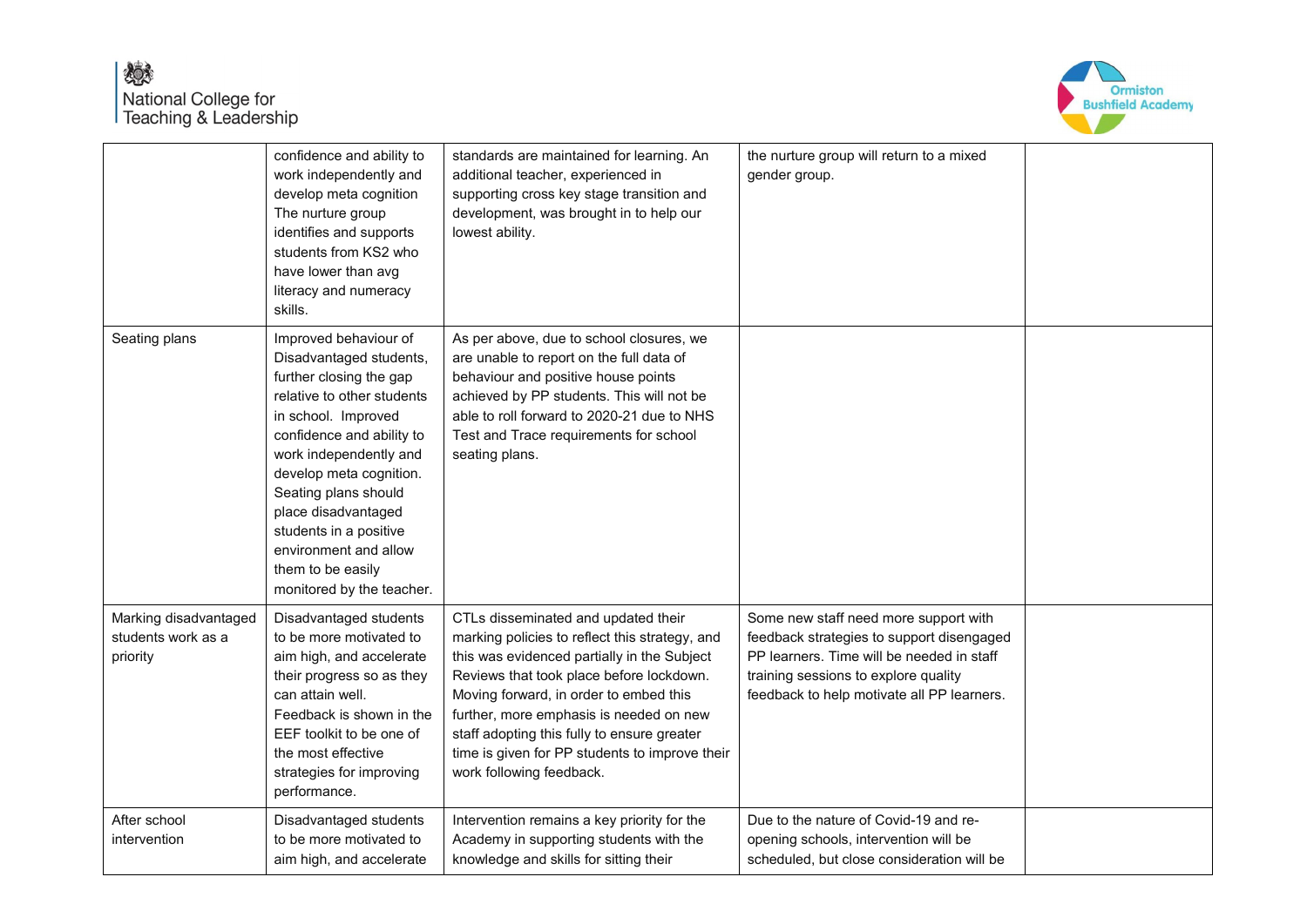

|                                                   | their progress so as they<br>can attain well. Small<br>group sessions outside of<br>school hours support<br>students in their GCSE<br>year to embed their<br>learning.                                                                                                                                                | summative exams. Intervention session<br>begin in the initial run up to the mock exams,<br>and this will continue to support learners with<br>sharing best practice, exam techniques, and<br>helping to correct common mistakes. Due to<br>school closures, we are unable to review the<br>full impact of intervention on summative P8<br>scores. | needed to ensure students and staff are<br>safe in after school sessions. Core subjects<br>will remain a priority for intervention due to<br>the lost learning time through school<br>closure, and the importance of achieving in<br>these to support progress post-16. |  |
|---------------------------------------------------|-----------------------------------------------------------------------------------------------------------------------------------------------------------------------------------------------------------------------------------------------------------------------------------------------------------------------|---------------------------------------------------------------------------------------------------------------------------------------------------------------------------------------------------------------------------------------------------------------------------------------------------------------------------------------------------|-------------------------------------------------------------------------------------------------------------------------------------------------------------------------------------------------------------------------------------------------------------------------|--|
| Online tutoring                                   | Disadvantaged students<br>to be more motivated to<br>aim high, and accelerate<br>their progress so as they<br>can attain well. Improved<br>confidence and ability to<br>work independently and<br>develop meta cognition.<br>1-2-1 online tutoring is<br>provided free of charge in<br>English, Maths and<br>Science. | Due to school closures, the allotted time for<br>Online Tutoring did not take place in the<br>summer term this year.                                                                                                                                                                                                                              | The new Tutoring Programme outlined by<br>EEF will provide the Academy with a wider<br>range of partners to work with to support<br>our students during online tutoring<br>sessions.                                                                                    |  |
| <b>Individualised Revision</b><br><b>Planners</b> | Improved confidence and<br>ability to work<br>independently and<br>develop meta cognition.<br>Revision planners will set<br>tasks to be completed<br>every week to help<br>students plan effective<br>and SMART revision.                                                                                             | Due to school closures, individual revision<br>planners were not used as exams were<br>cancelled.                                                                                                                                                                                                                                                 | Staff will need to update these to<br>specifically address the lost learning time<br>and knowledge due to school closures.<br>CTLs will provide updates to their SLT link<br>in preparation for these going live.                                                       |  |
| <b>Successful Outcomes</b><br>Evening             | Disadvantaged students<br>to be more motivated to<br>aim high, and accelerate<br>their progress so as they<br>can attain well. Improved<br>confidence and ability to<br>work independently and                                                                                                                        | Due to school closures the event could not<br>take place.                                                                                                                                                                                                                                                                                         | SLT will need to review whether this event<br>can take place in 2020/21 based on<br>Government and PHE advice.                                                                                                                                                          |  |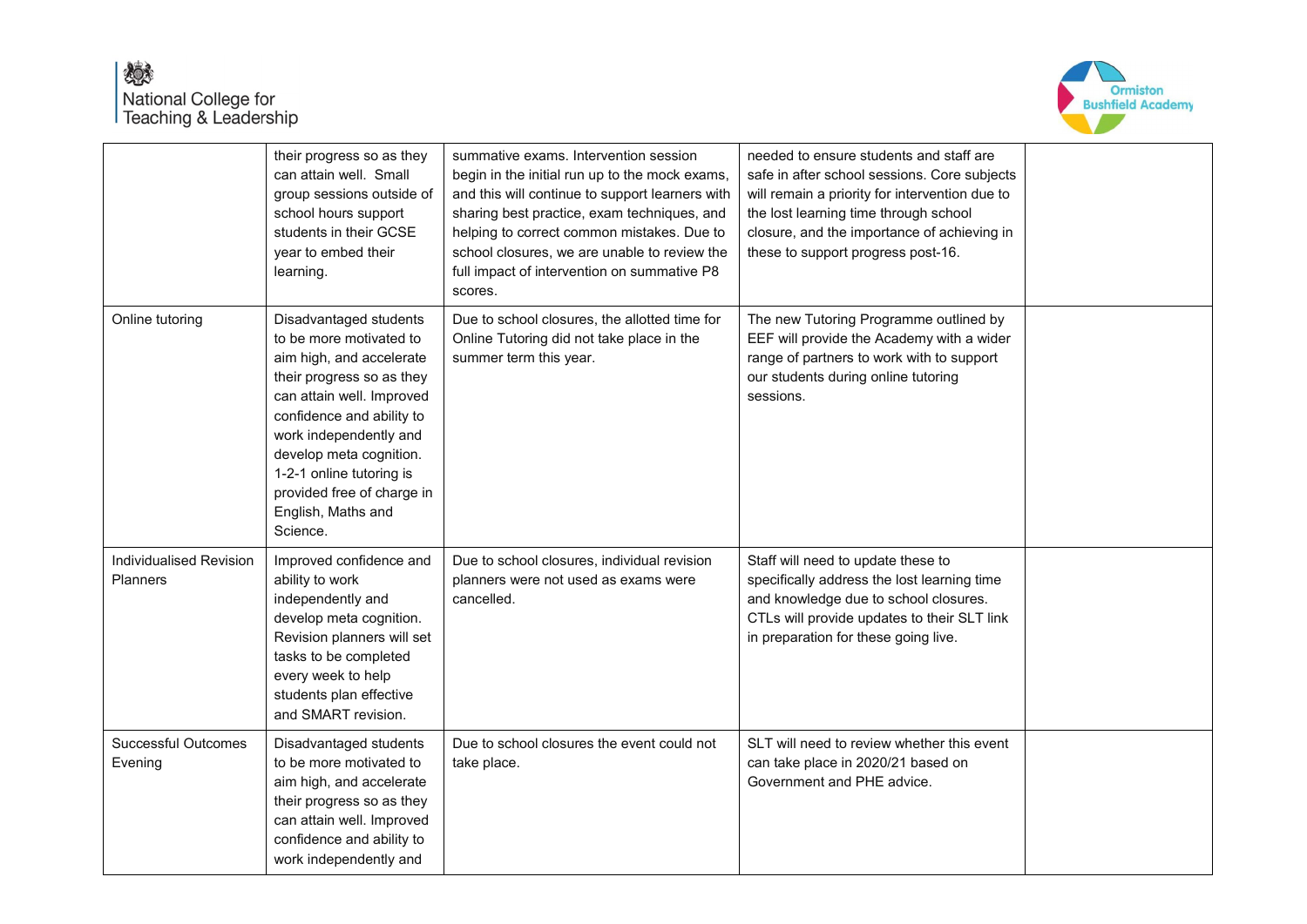

|                                                 | students attend school.                                                                                                                                                                       |                                                                                                                                                                                                                                                     | <b>Total budgeted cost</b> | £160,000 |
|-------------------------------------------------|-----------------------------------------------------------------------------------------------------------------------------------------------------------------------------------------------|-----------------------------------------------------------------------------------------------------------------------------------------------------------------------------------------------------------------------------------------------------|----------------------------|----------|
| Attendance and Early<br>Help Assessment<br>Team | improved progress.<br>Improved attendance of<br>disadvantaged students,<br>further closing the gap<br>relative to other students<br>in school. Supporting<br>families and ensuring            | The Attendance team continue to support<br>families of PP students a priority to maintain<br>a healthy relationship with the Academy.<br>Due to school closures we are unable to<br>report on the full academic year in<br>comparison to 2019 data. |                            |          |
|                                                 | develop meta cognition.<br>Yr 11 students and their<br>parents are invited to a<br>'Successful Outcomes'<br>evening where teachers<br>and professionals share<br>strategies that will lead to |                                                                                                                                                                                                                                                     |                            |          |

|                    | <b>Other approaches</b>                                                                                                                                                                                                                          |                                                                                                                            |                                                                                                        |      |  |
|--------------------|--------------------------------------------------------------------------------------------------------------------------------------------------------------------------------------------------------------------------------------------------|----------------------------------------------------------------------------------------------------------------------------|--------------------------------------------------------------------------------------------------------|------|--|
| <b>Action</b>      | Intended outcome                                                                                                                                                                                                                                 | Estimated impact: Did you meet the success criteria?<br>(Include impact on pupils not eligible for PP, if<br>appropriate). | Lessons learned<br>(and whether you will continue with<br>this approach)                               | Cost |  |
| Police<br>Workshop | Disadvantaged students to be more<br>motivated to aim high, and<br>accelerate their progress so as they<br>can attain well. Improved behaviour<br>of Disadvantaged students, further<br>closing the gap relative to other<br>students in school. | Due to Covid-19 school closures, the workshop could<br>not take place this year.                                           | SLT will need to carefully monitor<br>DfE and PHE advice on whether<br>this can take place in 2020/21. |      |  |
|                    | Raising awareness of criminality<br>and ways to avoid trouble.                                                                                                                                                                                   |                                                                                                                            |                                                                                                        |      |  |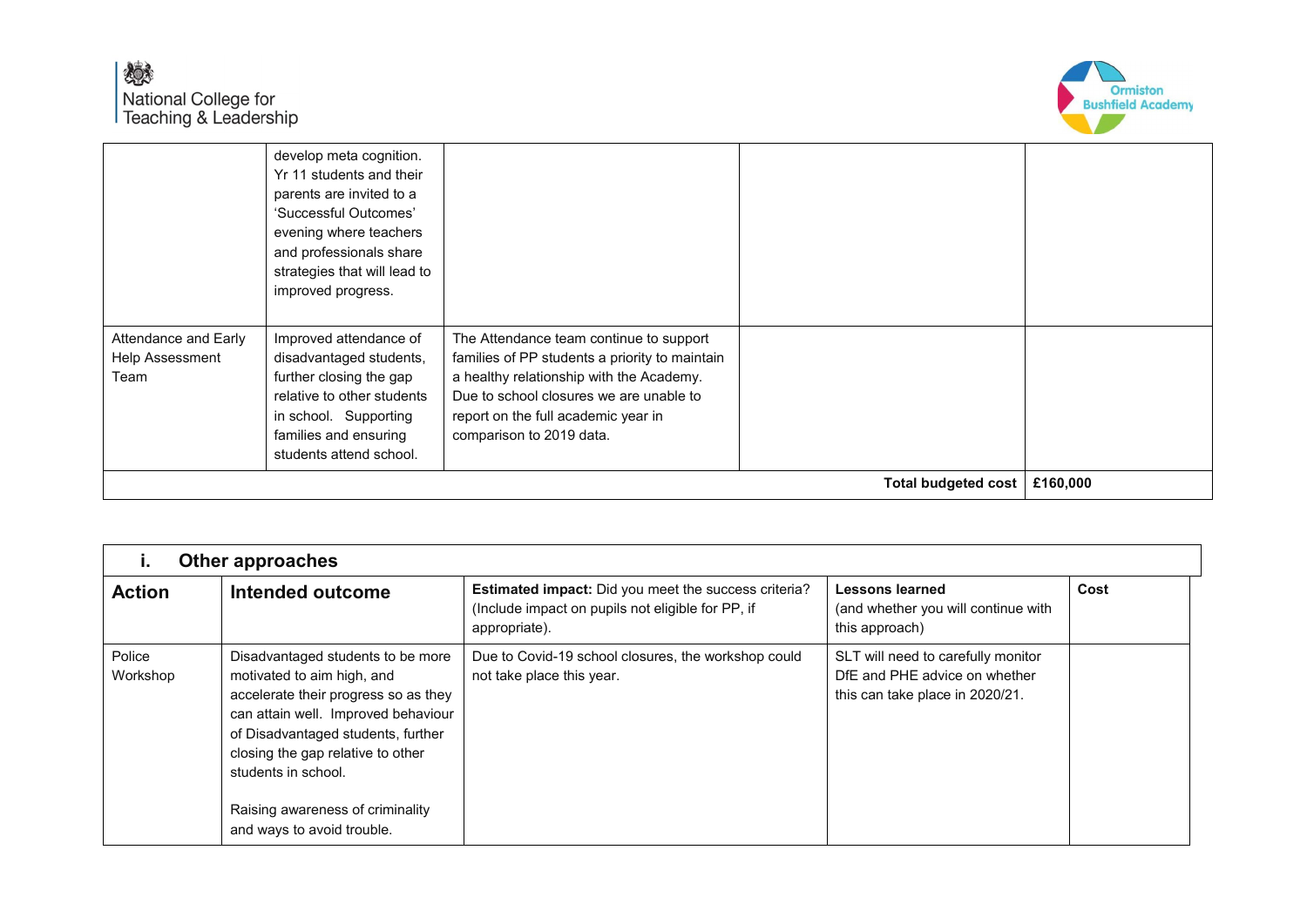

|                                    | Reduction in community incidents.                                                                                                                                                                                                                                                                                 |                                                                                                                                                                                                                                               |                                                                                                                                                         |  |
|------------------------------------|-------------------------------------------------------------------------------------------------------------------------------------------------------------------------------------------------------------------------------------------------------------------------------------------------------------------|-----------------------------------------------------------------------------------------------------------------------------------------------------------------------------------------------------------------------------------------------|---------------------------------------------------------------------------------------------------------------------------------------------------------|--|
| Educational<br>Visits              | Disadvantaged students to be more<br>motivated to aim high, and<br>accelerate their progress so as they<br>can attain well. Allows students to<br>access educational visits that will<br>enhance classroom based learning.                                                                                        | Support for students is offered as per Academy Policy<br>to support with educational visits - these are prioritised<br>for exam classes initially. Due to school closures<br>through Covid-19, most school trips were cancelled last<br>year. | Current DfE guidance is avoid<br>school trips - support will be offered<br>again for students if trips are<br>allowed.                                  |  |
| 1-2-1 Career<br>support<br>package | Disadvantaged students to be more<br>motivated to aim high, and<br>accelerate their progress so as they<br>can attain well. Psychometric<br>testing and follow up 1-2-1 careers<br>advice meeting with Level 6<br>qualified person.                                                                               | The Careers Advisor was unable to attend the<br>Academy due to school closures.                                                                                                                                                               | We are currently looking to bring in<br>another Lv6 advisor through Form<br>The Future for this year.                                                   |  |
| Educational<br>Outreach<br>Worker  | Disadvantaged students to be more<br>motivated to aim high, and<br>accelerate their progress so as they<br>can attain well. We work closely<br>with a consortium of universities and<br>an outreach worker who will support<br>disadvantaged students and help<br>them understand and access higher<br>education. | NEACO continue to work closely with our<br>disadvantaged students in school to support their<br>aspirations for the future. Meetings were not all able to<br>take place due to school closures.                                               |                                                                                                                                                         |  |
| <b>Futures Week</b>                | Disadvantaged students to be more<br>motivated to aim high, and<br>accelerate their progress so as they<br>can attain well. Students and their<br>parents will be able to access a<br>wide range of careers and meet with<br>potential, local employers.                                                          | Due to school closures, Futures Week was not able to<br>take place.                                                                                                                                                                           | We will need to monitor DfE<br>guidance on large scale events for<br>the new academic year, and plan<br>accordingly to support progression<br>pathways. |  |